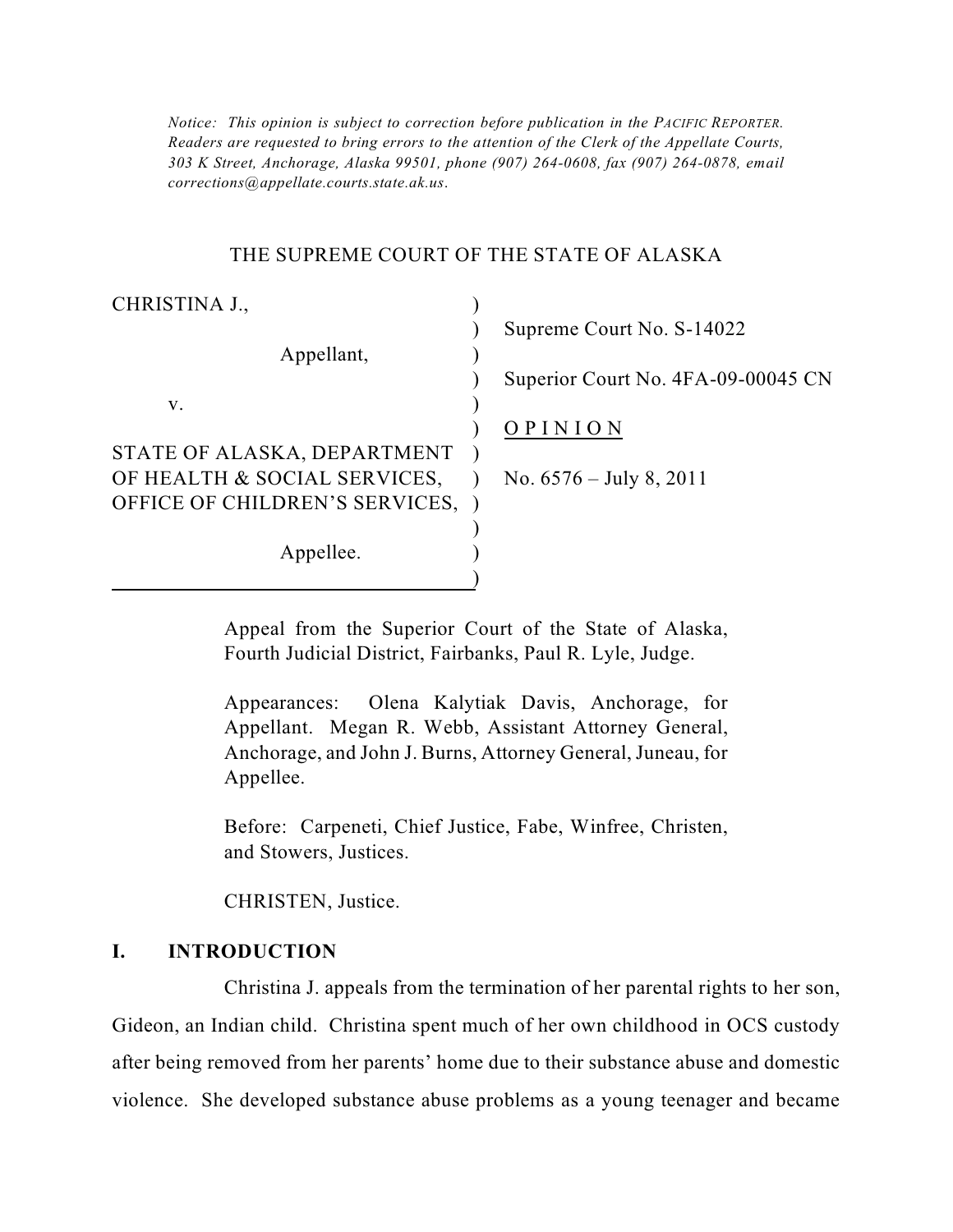involved in an abusive relationship with Gideon's father, Damian, shortly after leaving OCS custody at age 18. Gideon was born when Christina was 19, and was removed domestic violence by Damian and substance abuse and neglect by both parents. Over months later in July 2010. Damian relinquished his parental rights but the superior court made the necessary findings to terminate Christina's parental rights. Christina appeals. from parental custody when he was four months old after OCS received reports of the next several months, Christina was convicted of minor consuming alcohol on multiple occasions. She participated in substance abuse, domestic violence, and mental health assessments but did not complete the treatment programs arranged for her pursuant to those assessments. Nine months after taking custody, OCS petitioned for termination of parental rights. The termination trial took place approximately five We affirm the superior court's termination of Christina's parental rights.

#### **II. FACTS AND PROCEEDINGS**

#### **A. Christina's Childhood (October 1989 To October 2007)**

 old. Prior to that time, Christina was exposed to alcohol abuse and domestic violence in custody, Christina initially lived in a foster home in Eielson; she subsequently spent five Appellant Christina J.,**<sup>1</sup>** was born in Fairbanks and raised in Fort Yukon. OCS<sup>2</sup> removed Christina from her parents' custody in 2001, when she was 11 or 12 years her parents' home; at one point, her mother attempted suicide. Shortly before she was removed by OCS, Christina's brother committed suicide in the home. These events were a cause of emotional trauma and ongoing grief in Christina's later life. While in OCS

<sup>&</sup>lt;sup>1</sup> This opinion uses pseudonyms to protect the family's privacy.

<sup>&</sup>lt;sup>2</sup> Christina's contacts with OCS began when it was still known as the Department of Family and Youth Services (DFYS).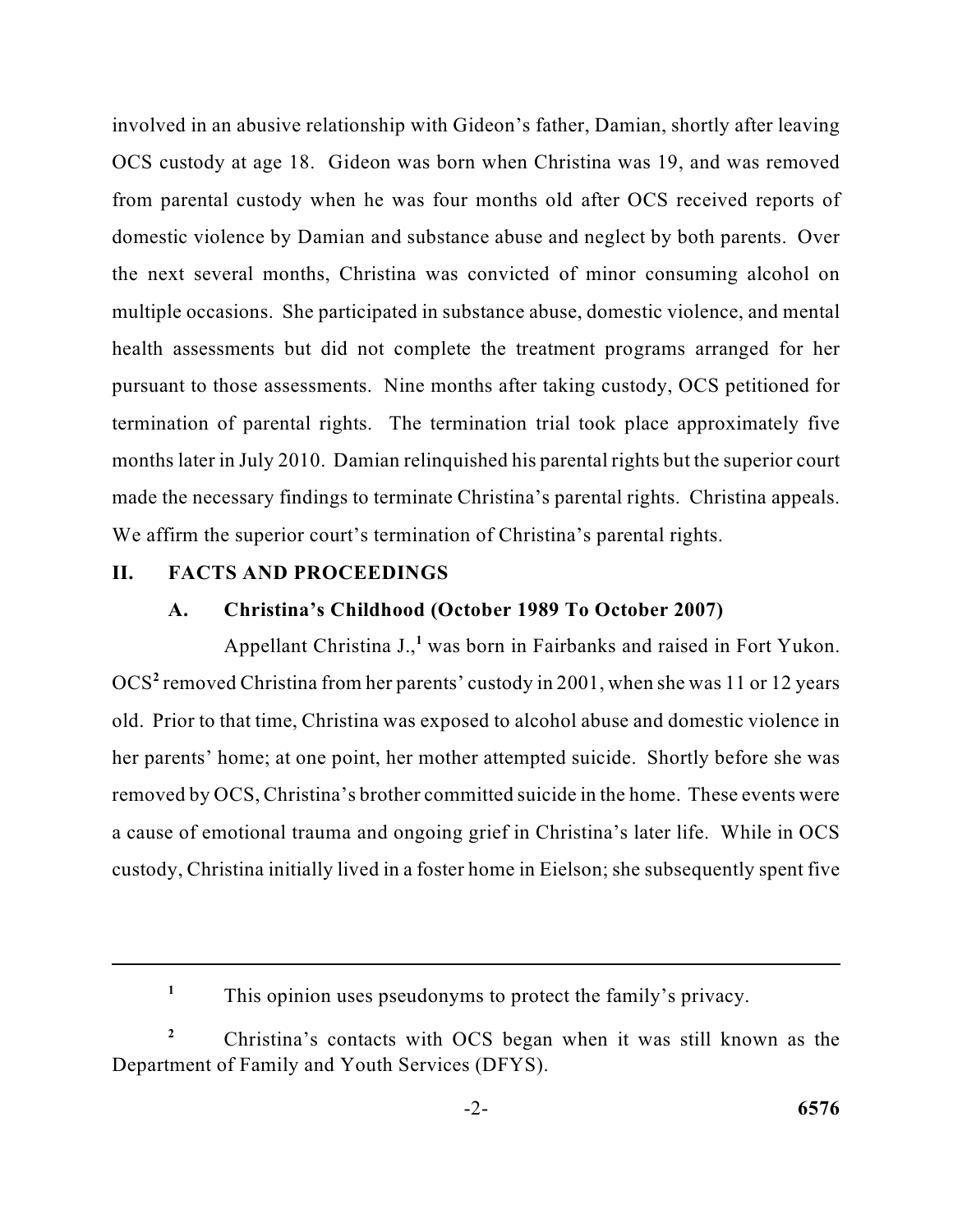months at the Residential Diagnostic Treatment Center (RDT), where she was treated for depression and grief, and 30 days at the Presbyterian Hospitality House.

 alcohol offenses at least twice before she turned 14. Another minor consuming charge for Help (ARCH) (five months) and the McLaughlin Youth Center (approximately two years). Although she completed substance abuse treatment at both facilities, Christina testified that she felt she was placed at McLaughlin because OCS "didn't know what to comfortable." Christina left McLaughlin at age 17; she stayed briefly at the Fairbanks Youth Facility and at a foster home, but subsequently left. She did not ask OCS for a substantially worked with the employee; Christina testified to being "tired" of working Christina began drinking at age 12. She was convicted of minor consuming immediately after Christina's 14th birthday was dismissed for jurisdictional reasons. Christina spent time in substance abuse treatment at the Adolescent Residential Center do with [her], because [she] was leaving foster homes where [she] didn't feel different placement because she "didn't want to listen to all their excuses." Christina remained in OCS custody until she turned 18 in 2008. OCS assigned Christina an OCS employee to assist in her transition out of custody, but Christina does not appear to have with OCS at the time.

### **B. Christina's History Between Age 18 And Gideon's Birth (October 2007 To February 2009)**

 Christina from the beginning of the relationship. Christina moved to Venetie to live with Christina was still 18 when she met and began dating Damian in Fort Yukon. Damian is approximately ten years older than Christina and he assaulted Damian in a house he owned there. Damian paid their shared bills.

 Damian continued to be abusive after Christina became pregnant with their child, Gideon, in 2008. Christina testified to one incident that occurred when she was five months pregnant and Damian, intoxicated, woke Christina by grabbing her hair and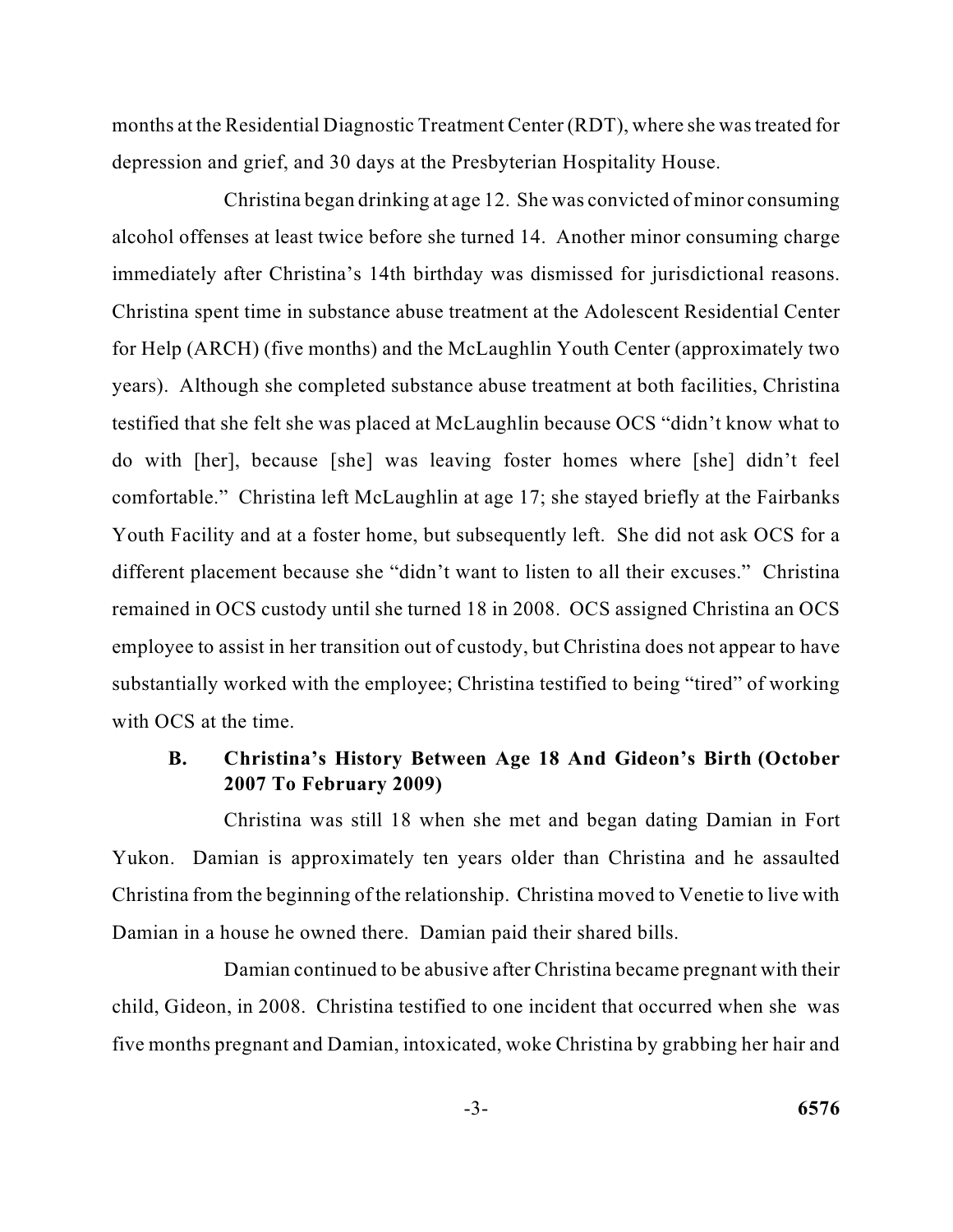drunk. Christina knew that Damian became abusive when he was intoxicated and she sought help from the front desk to stop him from entering the room, but Damian punched through the window to get in. Damian was gone by the time the police arrived. He was slapping her. The couple traveled to Fairbanks in January 2009 in anticipation of the baby's birth. Two weeks before the birth, Damian came back to their room at a hotel, later convicted of criminal mischief for the incident.

 Christina relocated to a different hotel but she allowed Damian to stay with her there. Four days before Gideon's birth, Christina was in her room at the hotel when face, pushed her down, and pulled out a knife. He started to approach Christina but then Damian returned. He was intoxicated. Damian grabbed Christina, punched her in the stopped and said he wanted to stab himself. Christina fled from the room, but Damian caught her, threw her to the ground, and punched her in the face. Damian was later convicted of Fourth Degree Assault and sentenced to jail. Christina testified that she thought being beaten by Damian caused her to go into labor early.

 Gideon was born four days later, on February 18, 2009. He tested positive for cocaine at birth, although Christina testified that she was unaware of this fact.

## **C. OCS Involvement Prior To Temporary Custody Petition (February 2009 To May 2009)**

 low blood count requiring a blood transfusion. Christina and Damian subsequently violence. In April 2009, for example, Damian slapped Christina while she was holding Gideon in her arms, causing her nose to bleed so that some of the blood fell on the baby. Christina remained in Fairbanks for several weeks after Gideon was born to get treatment for postnatal medical problems, including postpartum depression, and returned to Venetie and resumed their relationship. Christina testified that "it was going pretty good" during this period, though she also described instances of domestic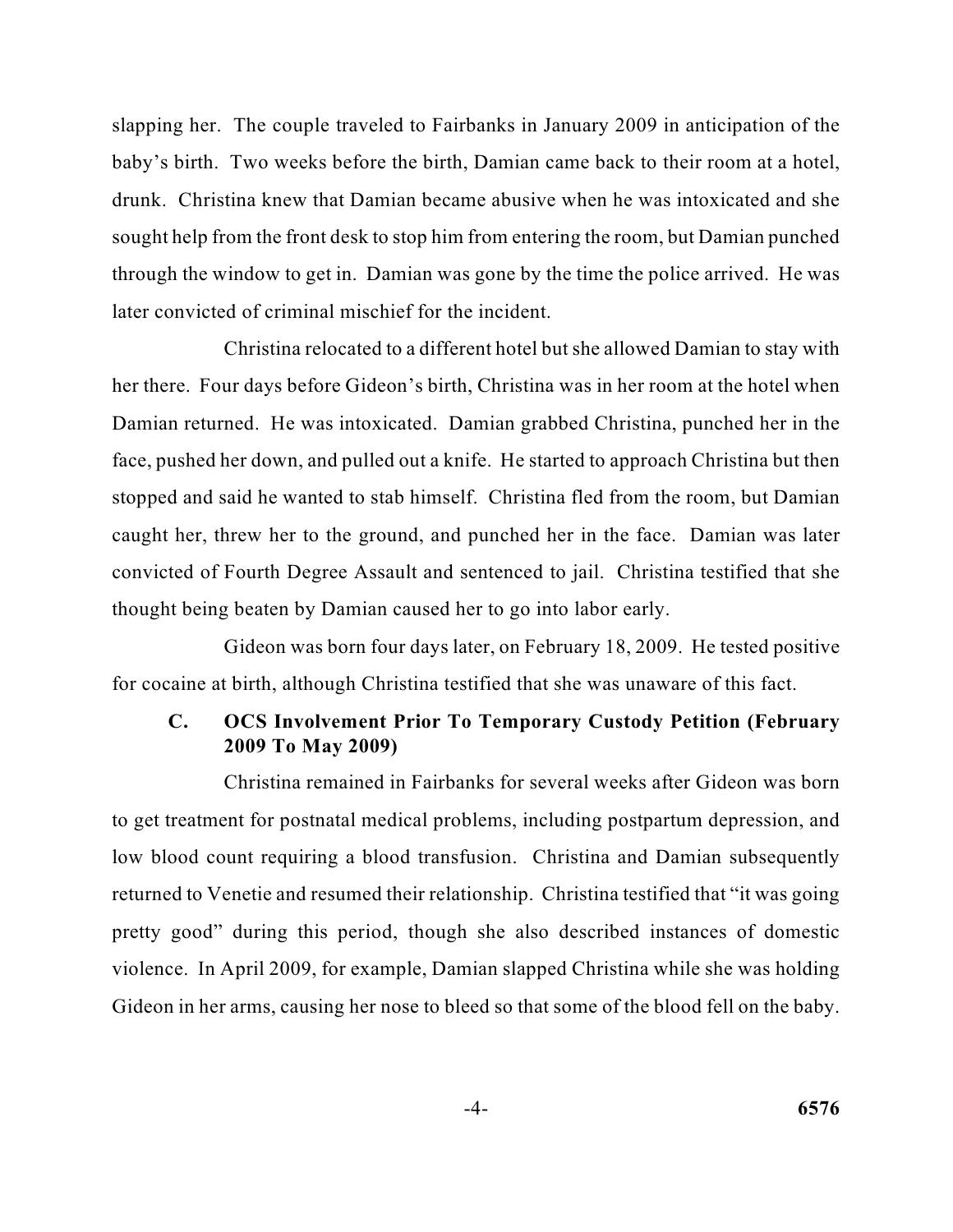On another occasion Damian pushed Christina to the floor, kicking her in the stomach and calling her names.

 On April 14, 2009, OCS received a protective service report of domestic violence between Christina and Damian when Gideon was present. Jon Markkanen, an they were in Fairbanks and with Ronda, Damian's mother, when in Venetie. Markkanen OCS social worker, attempted to locate the couple in Venetie but learned they were in Fairbanks. He met with them there and developed an informal safety plan under which Christina and Damian would live with Karen, Christina's former foster mother, when also discussed options for substance abuse and anger management treatment through a therapy program at the Old Minto Recovery Camp (OMRC). Christina and Damian agreed that they needed to get help and were willing to pursue treatment. Christina later testified that she was confused by the plan and was under the impression that they were not allowed to go back to Venetie.

 and "didn't understand why [Damian's abuse] was happening to [her]." Soon after being discharged from the hospital, Christina was admitted to the emergency room. While there, emergency room staff observed that she had wounds and bruises from an assault. Christina and Damian stayed in Fairbanks with Karen. On April 30, Markkanen heard from Karen that Christina had been out drinking for the past week, leaving Gideon in Karen's care. Karen also reported that Christina had attempted suicide and was in the hospital. Christina was intoxicated at the time of the attempt and later testified that she did not clearly remember the events leading up to it. However, she acknowledged the attempt and noted that she was going through postpartum depression Christina could not remember who had given her the bruises, though she seemed to assume, and the trial court concluded, that Damian was responsible.

 at Grandma's House, a domestic violence shelter in Fairbanks that is culturally geared Markkanen met with Christina on May 11. He had secured a bed for her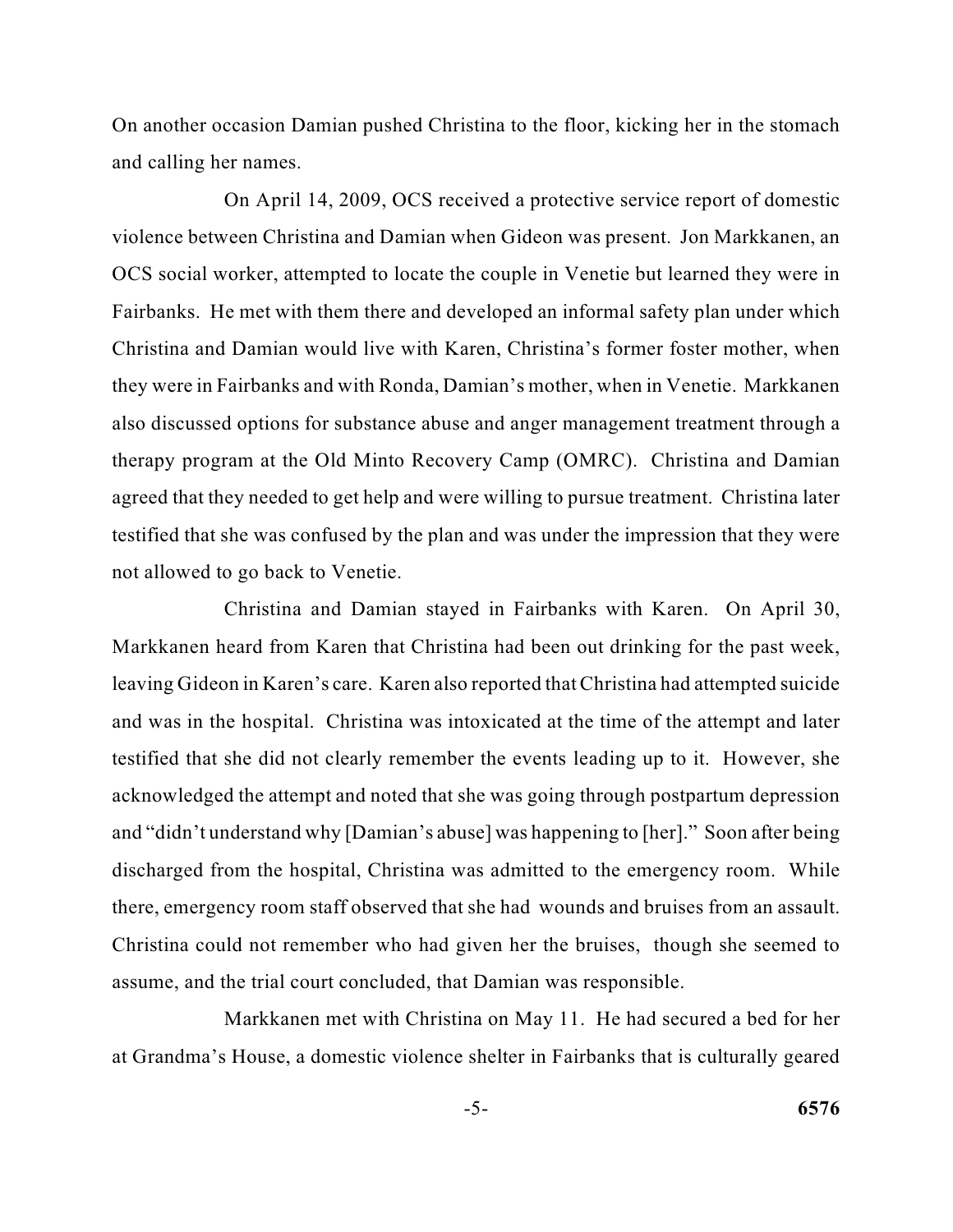shelter. Markkanen also discussed substance abuse treatment providers with Christina. Violent Living shelter. Markkanen testified that Christina said she wanted to go back to Karen's home. It is not entirely clear from the record where Christina went upon leaving the hospital, but it appears that Gideon remained with Karen; Christina may have been toward Alaska Natives<sup>3</sup> and would have allowed Christina to keep Gideon with her. Both Markkanen and the owner of Grandma's House offered Christina a ride to the Christina declined the offer to go to Grandma's House. She later explained that she did not go because she needed to collect her personal belongings from various places and because a friend was going to take her and Gideon to the Interior Alaska Center for Nonstaying at the Center for Non-Violent Living.

 predisposition report, Karen found the entire family at a hotel. Because both parents On May 20, Karen informed OCS that Damian, intoxicated, had taken Gideon from her home and she did not know where they had gone. Christina testified that she later located Damian and Gideon at a hotel. According to the OCS were intoxicated, she removed Gideon and took him to Tanana Valley Clinic where he was found to be mildly dehydrated.

need of aid under AS  $47.10.011(6)$ ,  $(8)$ ,  $(10)$ , and  $(11)<sup>4</sup>$  Prior to the hearing on the Two days later, OCS filed a petition to adjudicate Gideon as a child in need of aid and a petition for temporary custody. The petition alleged Gideon to be a child in

<sup>&</sup>lt;sup>3</sup> Christina is an Alaska Native.

 or is at risk of suffering substantial physical harm; is at risk of mental injury as a result <sup>4</sup>These subsections provide for CINA findings where the child has suffered of exposure to domestic violence; is at substantial risk of harm associated with a parent's substance abuse; or is at substantial risk of physical harm or mental injury associated with a parent's mental illness or emotional disturbance. *See* AS 47.10.011.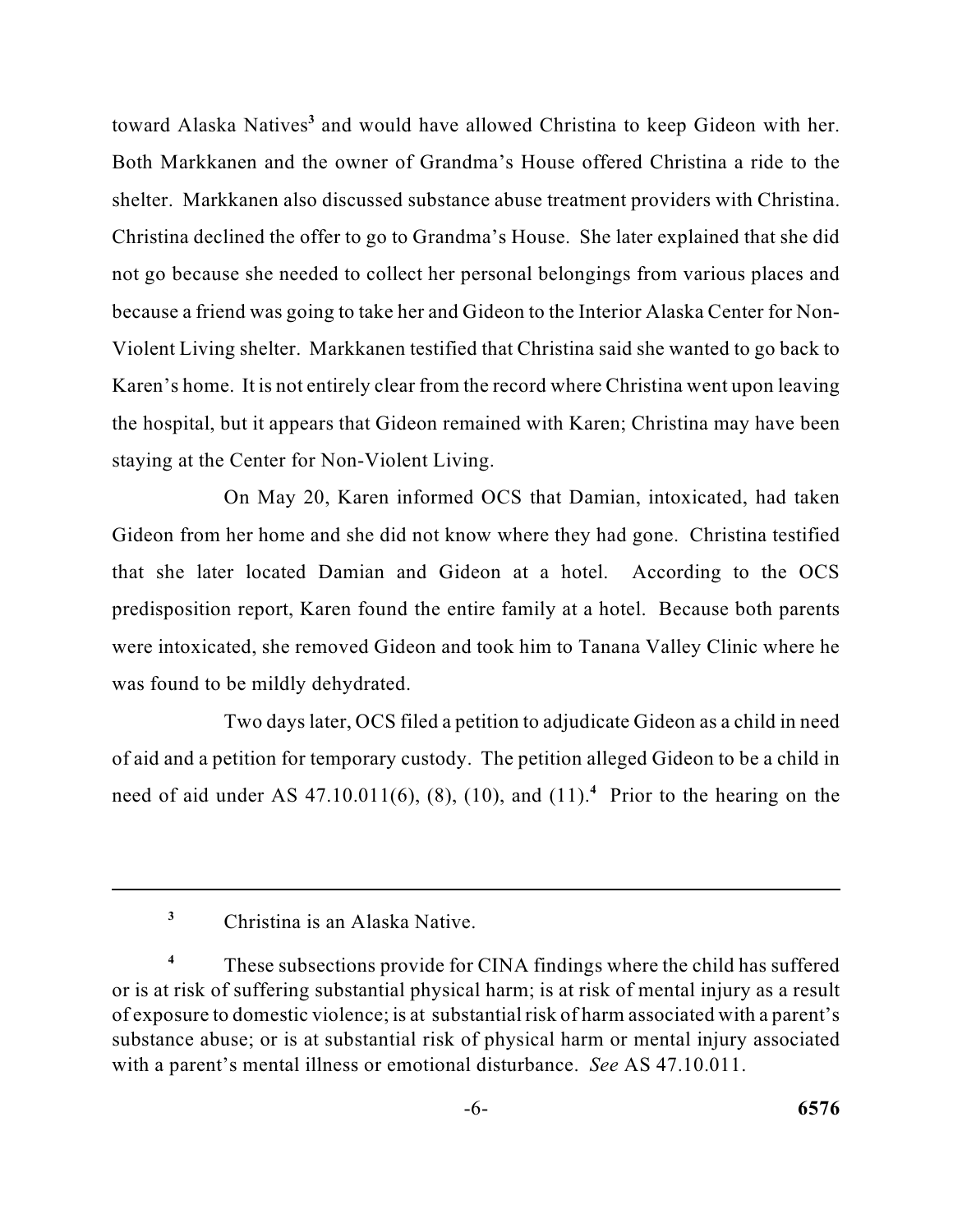petition to adjudicate, Markkanen again secured a bed for Christina at Grandma's House and talked to her about the possibility of going there with Gideon, but she refused.

The superior court granted temporary custody to OCS effective June 5, 2009.**<sup>5</sup>**Gideon was placed in emergency custody in Fairbanks. He was subsequently placed with Damian's mother, Ronda, in Venetie.<sup>6</sup> In early June 2009, the case was transferred to OCS caseworker Ivory McDaniel. An initial case plan for both parents became effective on June 9.

## **D. Temporary Custody Petition To Adoption As Sole Goal (June 2009 To November 2009)**

 On June 19, Christina, who was staying in Fairbanks at the Interior Alaska police to report she had been in a fight. She was convicted of habitual minor consuming alcohol and sentenced to 20 days in jail with 19 days suspended. Christina returned to Center for Non-Violent Living, was arrested for underage drinking after she contacted the Center for Non-Violent Living for a few days, then went to Venetie. Damian was incarcerated for assault at the time (Christina was not the victim) and he remained in Fairbanks. While in Venetie, Christina was allowed to visit Gideon for four hours a day at Ronda's home.

 While she was there, she told McDaniel that she could no longer care for Gideon, in part On July 16, Ronda brought Gideon to Fairbanks for a visit with Damian. because Christina was not following the safety plan and Ronda felt unable to intervene. Gideon was placed in an emergency foster home in North Pole. McDaniel did not have

<sup>&</sup>lt;sup>5</sup> The initial custody order provided for temporary custody through June 9. The superior court subsequently made its provisional findings non-provisional and entered an order for temporary custody for 120 days.

<sup>&</sup>lt;sup>6</sup> OCS was unable to license Karen as a foster parent; it is unclear from the record why this was the case.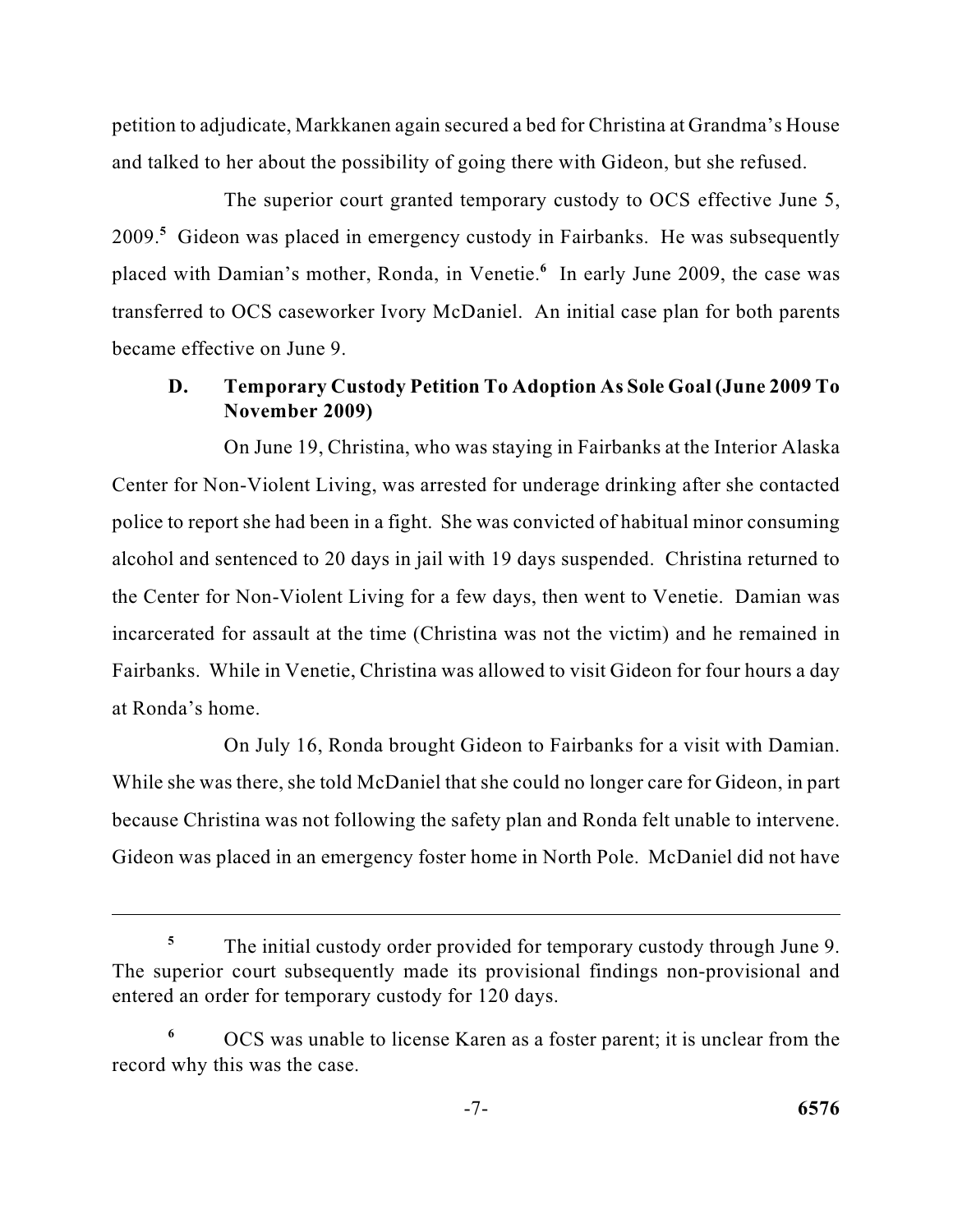a telephone number to reach Christina in Venetie, so she asked Ronda to have Christina contact her. McDaniel also contacted a tribal elder in Venetie and the ICWA worker in Fort Yukon "in hopes that someone could relay the message" to Christina regarding time and complaining that OCS was working harder with Damian than with her. She that there was no answer at either number when she tried to do so. Christina called again on July 24 and spoke to McDaniel. They discussed the assessments Christina needed to Gideon's new placement. Christina testified that she had left telephone numbers where she could be reached and was not aware that McDaniel had attempted to contact her. Christina left a message for McDaniel a few days later, saying she was having a hard provided two telephone numbers for McDaniel to return her call, but McDaniel testified complete.

 Shades of Growth on July 24. Christina told the assessor that she started drinking at age contemplation stage of change" and at a high risk for relapse. In light of Christina's prior participate in a Level III.3 residential treatment program,<sup>7</sup> as well as a domestic violence awareness class, an Alcoholics Anonymous support group, parenting classes, and GED After missing an in-person substance abuse assessment scheduled by McDaniel, Christina was able to complete a telephonic substance abuse assessment with thirteen and denied using methamphetamine or cocaine, although she gave contradictory information in subsequent assessments. Christina stated that she did not believe her drinking was a problem, leading the assessor to conclude that she was in the "pretreatment episodes and continued drinking, the assessor recommended that Christina classes.

 As the assessor testified, a Level III.3 treatment is a clinically managed medium-intensity, long-term residential program. **7**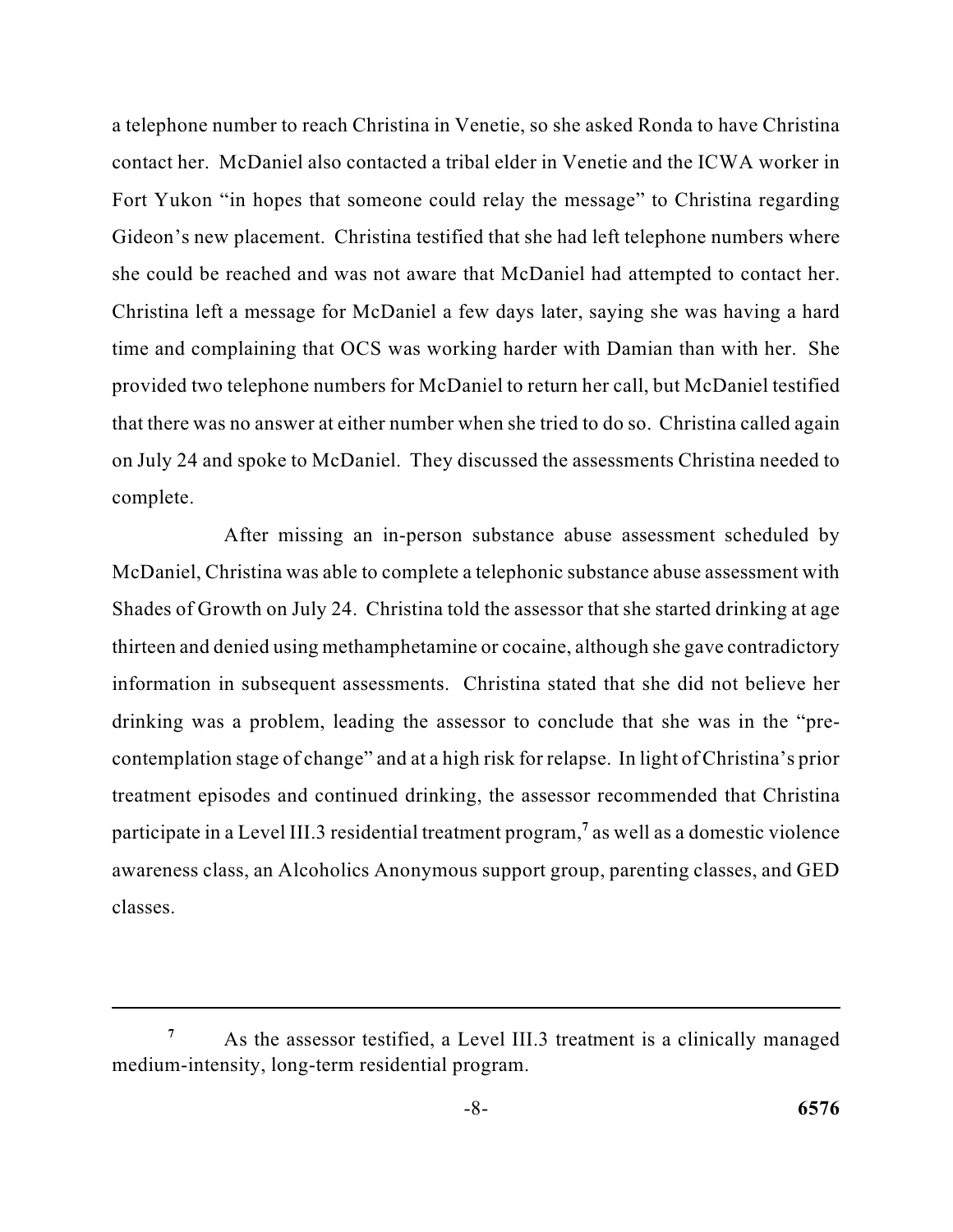arrangements for Christina to visit Gideon. McDaniel later tried to contact Christina in McDaniel was contacted by Christina's birth mother, who said that Christina had been visiting her birth parents in Fort Yukon but had left to go to Fairbanks. On August 8 easier . . . to work with OCS," but she claimed that she continued to experience difficulty When they spoke in late July, Christina and McDaniel also discussed Venetie to schedule visitation but could not get in touch with her. At around this time, McDaniel learned from Damian, who was participating in NorthStar's work release program in Fairbanks, that Christina was in town. Christina later explained that she returned to Fairbanks because she "thought if [she] moved to Fairbanks, it [would] be contacting her caseworker.

 arranged for Gideon to visit her there. McDaniel also arranged for Christina to have a behavioral assessment while incarcerated. Christina told the assessor about the domestic at age 12, had used crack cocaine on a regular basis before she met Damian, and had tried methamphetamine. The assessor concluded that Christina had "shown that she is unable to keep herself healthy and safe, and it should be considered that she is unable to keep her child safe as well." The assessment recommended that Christina participate in On August 17 Christina was convicted of minor consuming alcohol and was incarcerated for approximately 12 days. McDaniel visited Christina in jail and violence she witnessed during her childhood and described Damian's assaults. She stated that she and Damian had been drunk in front of Gideon, though she noted that they tried to take him to a babysitter when they planned to drink. She said she began drinking the Changing Patterns program or a similar victim-focused program, as well as individual therapy, an in-patient substance abuse program, and a psychiatric evaluation.

While Christina was incarcerated, McDaniel brought her an application for Dena A Coy, a women's dual treatment mental health and substance abuse facility in Anchorage. Christina agreed to go to Dena A Coy, where she would be able to have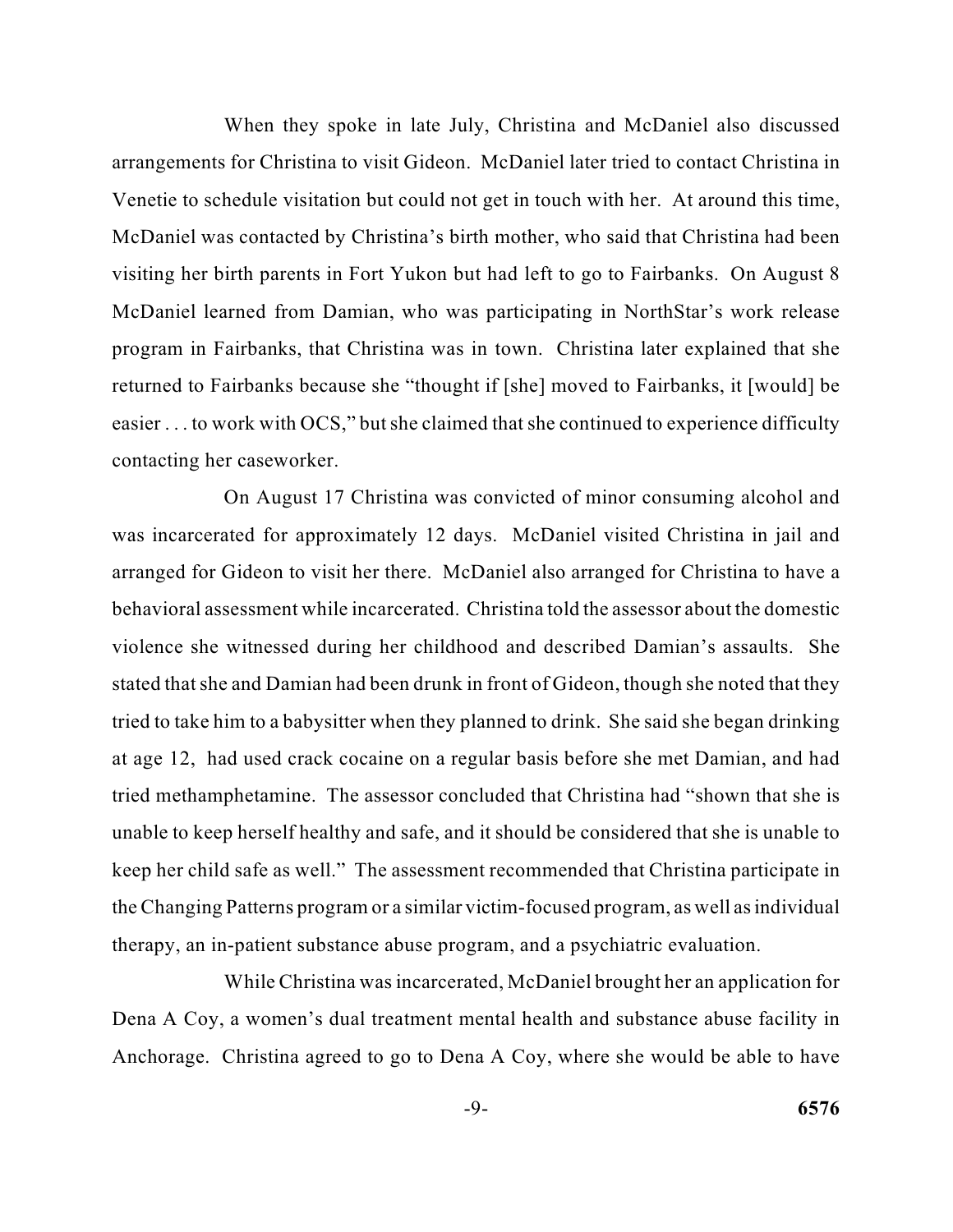Gideon with her after an initial trial period; however, she later testified that she "didn't there, and it was away from home." McDaniel arranged for Christina to enter Dena A McDaniel urged Christina to return to Venetie during the weekend between her release from jail and her departure for Anchorage and provided a plane ticket for her to do so. missed her flight. McDaniel contacted staff at Dena A Coy, who reluctantly agreed to want to go because [she] didn't think [she would] have a lot of family support down Coy upon her release from jail and arranged transportation to Anchorage for her. But Christina chose to stay in Fairbanks with Karen. Christina left Karen's house the night before she was scheduled to fly to Anchorage and she did not return. McDaniel and another social worker searched for Christina in downtown Fairbanks, but Christina hold a bed for Christina for one more day.

 phone call as "confrontational" and stated that Christina sounded intoxicated. McDaniel During Christina's 16 days of incarceration following this arrest, OCS set up visits with but apparently failed to keep her place by calling in weekly; McDaniel testified that these Christina called McDaniel later that evening. McDaniel characterized their told Christina she would reschedule a flight to Anchorage for the following day and Christina should meet her at OCS. The next day, Christina missed her flight again. She was arrested the following day under a downtown bridge for a drinking-related offense. Gideon. McDaniel also brought Christina a Fairbanks Native Association application for treatment programs at the Women and Children's Center and the Ralph Perdue Center, both located in Fairbanks. Christina was placed on the waitlist in both programs calls had to be made by the applicant, so she could not have called in on Christina's behalf.

 with Turning Point Counseling Services while she was incarcerated. Christina told the evaluator, "Alcohol is my biggest problem"; she also mentioned domestic violence and McDaniel also arranged for Christina to take a mental health assessment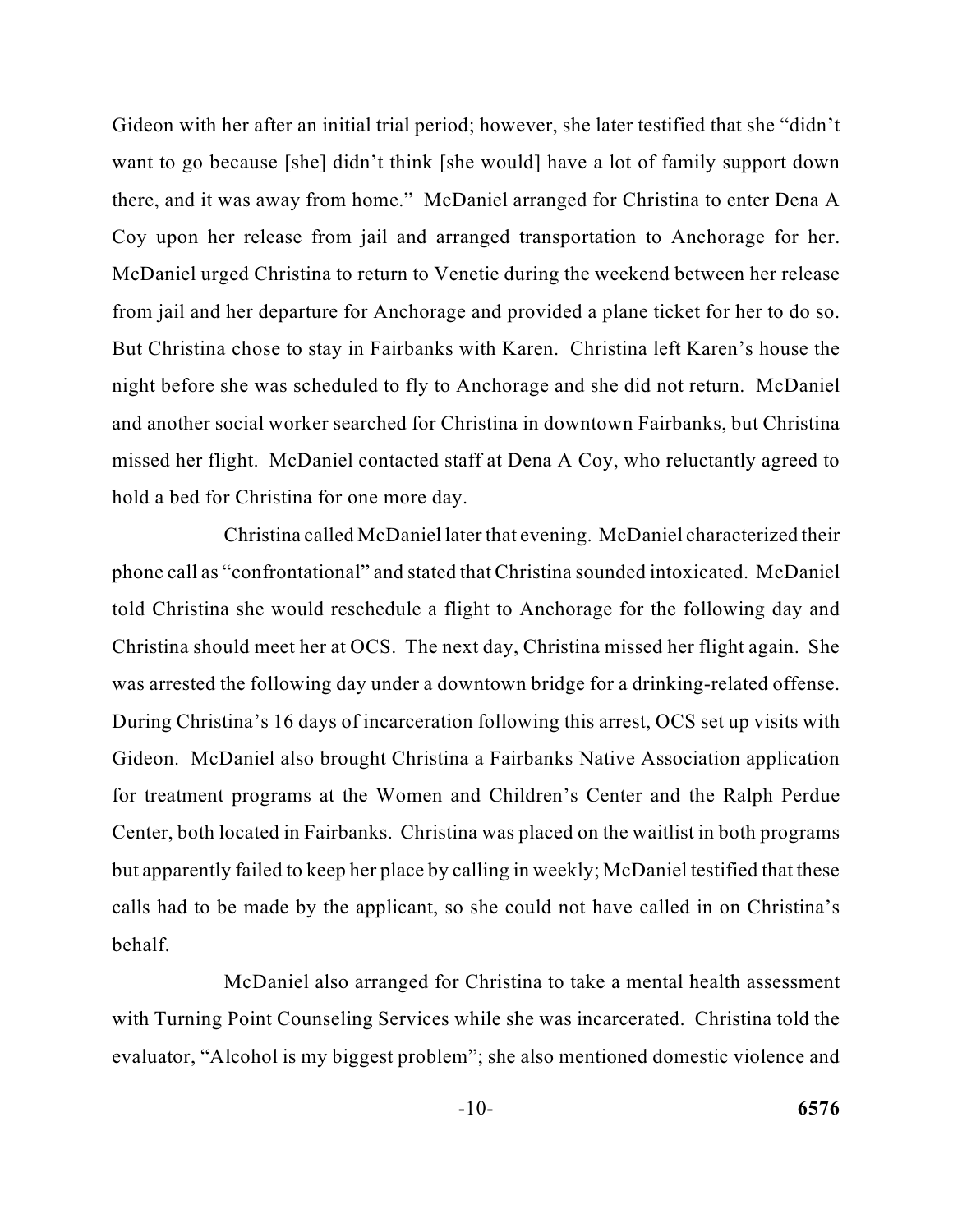her refusal to leave Damian as factors contributing to Gideon's removal. The evaluator diagnosed Christina with alcohol dependence and anxiety disorder, described her prognosis as "guarded" and noted that she had "minimal social supports or resources that could help her succeed in outpatient services." The evaluator recommended extended residential treatment to address her chemical dependency and abuse and trauma histories. She also recommended post-treatment outpatient care and participation in Alcoholics Anonymous.

 as a third-party custodian. OCS arranged for supervised visits with Gideon one to two times per week. Christina was also required to participate in random urinalysis testing was getting anything out of it" and because, as she told McDaniel, she wanted to work on getting her GED instead. McDaniel also referred Christina to parenting classes and supervised visits at the Resource Center for Parents and Children, but Christina did not In mid-September 2009 Christina was released from jail into Karen's care (UAs). McDaniel encouraged Christina to attend Shades of Growth's intensive outpatient treatment program until she could get into a treatment facility. Christina attended one or two sessions but stopped attending because she "didn't feel like [she] attend any of these classes because she moved back to Venetie.

 Around this time, OCS added the concurrent goal of adoption to the case plan's initial goal of reunification. Christina was reincarcerated for violating the terms of her release in late October. After her release, she returned to Venetie with Damian, to get them engaged in services. Her communications with the couple during this period who had also been recently released from custody. They did not initially inform OCS of their move. After making contact with Christina and Damian, McDaniel was able to speak with them "probably once a month," by her estimate, and sent letters attempting were primarily through Damian. In November 2009, five months after taking Gideon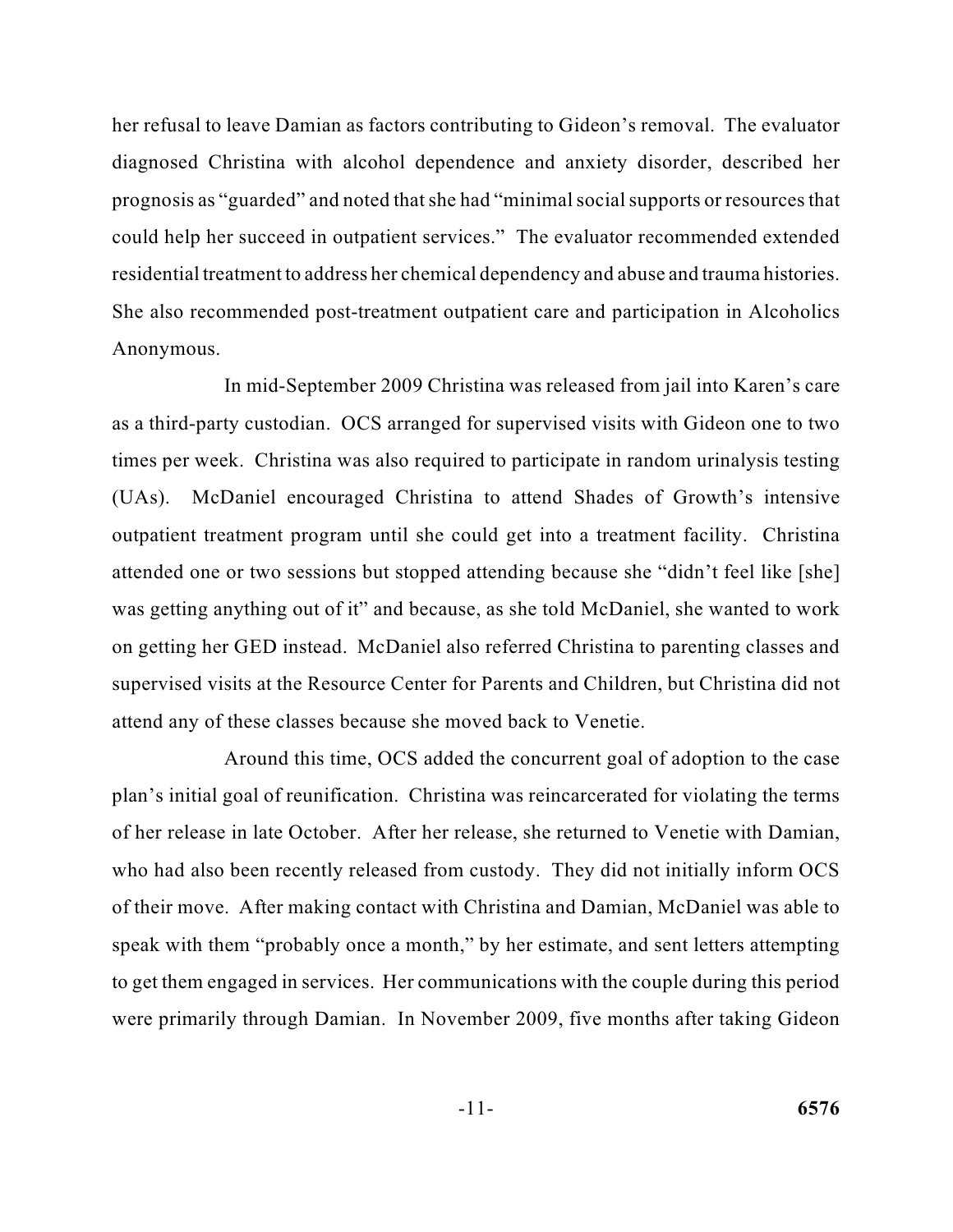into custody, OCS changed its goal from reunification or adoption to solely adoption.**<sup>8</sup>** McDaniel notified Damian that the goal had changed, both by telephone and in a letter.

# **E. Goal Of Adoption To Eventual Termination (December 2009 To September 2010)**

 McDaniel could bring Gideon to Venetie the next time she visited. There is some no functioning telephone. Christina had no visits with Gideon from November 2009 In December 2009, Christina left a message for McDaniel asking if ambiguity as to whether McDaniel received this message, but the record is clear that McDaniel never took Gideon to visit Christina in Venetie. McDaniel often had difficulty communicating with Damian and Christina when they were in Venetie because they had until January 2010.

 it did not provide the level of treatment Christina needed and because it would not allow Damian could fly to OMRC the following day. McDaniel, who testified that she did not know before this time that Christina was planning to attend OMRC, told Christina that this was insufficient notice to provide the tickets and reiterated that OMRC was not a Christina had earlier expressed interest in attending Old Minto Recovery Camp with Damian. McDaniel testified that OMRC may have been appropriate for Damian, but it was not one of the recommended service providers for Christina because Christina to separate from Damian and "work on herself as an individual." Nevertheless, in January 2010, Christina called McDaniel and asked for plane tickets so that she and recommended placement. She later learned from the staff at OMRC that Christina and Damian would not have been eligible to attend the program even if they had been given tickets to get there because neither had completed the required medical intake paperwork.

<sup>&</sup>lt;sup>8</sup> This permanency plan was approved in February 2010.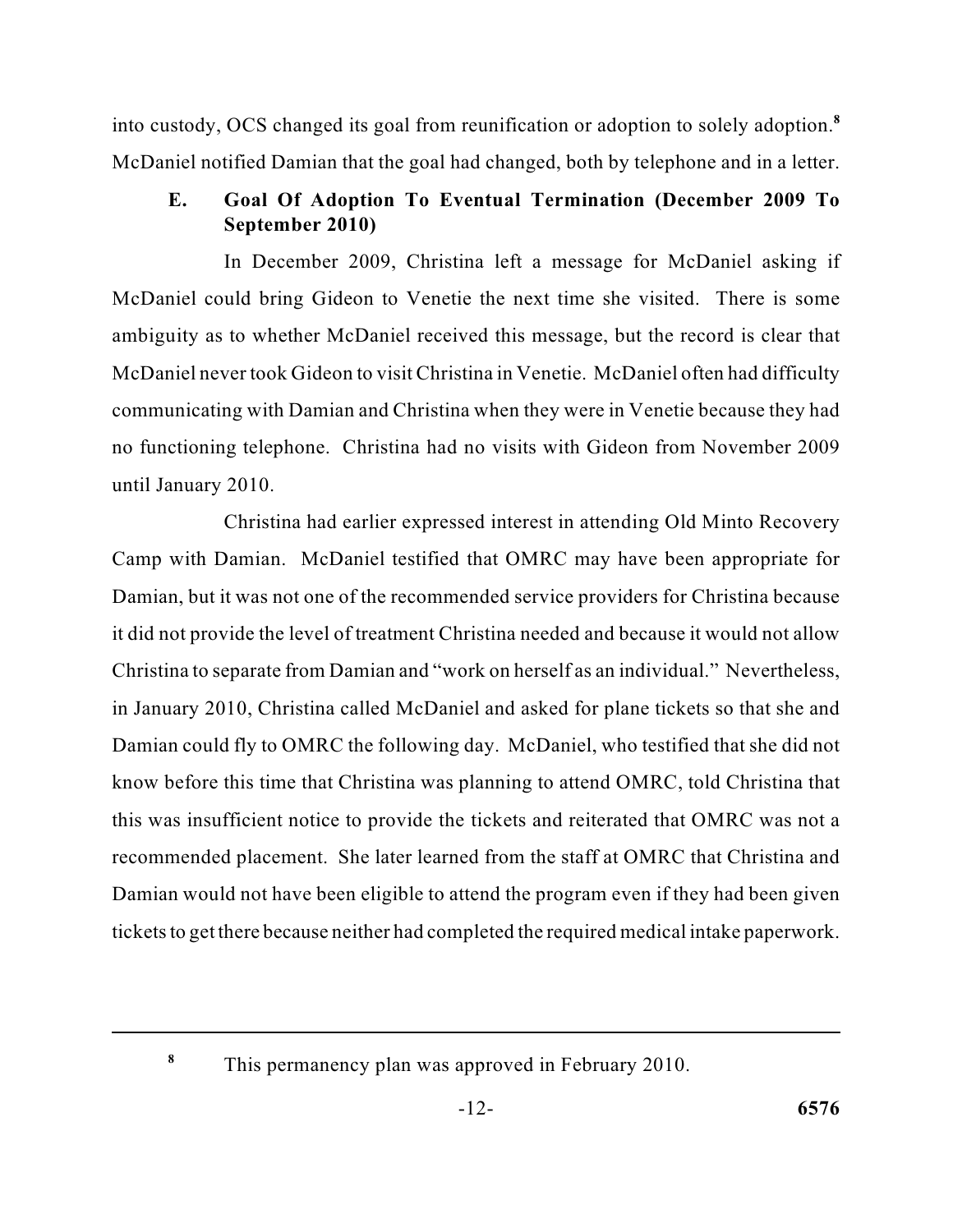McDaniel arranged to fly Christina and Damian from Venetie to Fairbanks to visit Gideon in January and February 2010. The couple returned to Fairbanks in February 2010 and Christina moved back in with Karen.

 On March 2, 2010, McDaniel filed a Petition for Termination of Parental Rights. Also in March, Christina was remanded to NorthStar Center, a halfway house, Christina also completed an updated substance abuse evaluation with Shades of Growth which "usually indicates a person is concealing information or minimizing their acknowledged previously. The assessor again concluded that Christina was in the "preto serve the remainder of her September 2009 alcohol-related charges. McDaniel arranged for supervised visits with Gideon during Christina's time at NorthStar Center. while at NorthStar. She told the assessor she had not consumed alcohol since October 2009. As in the July 2009 assessment, she stated that she did not believe her drinking was a problem. The assessor indicated that Christina displayed high defensiveness, problems." The assessor cited other signs that Christina could be attempting to minimize the extent of her alcohol problem: Christina said in this assessment that she started drinking at age 15 (rather than 13 as she had stated in the July 2009 assessment or 12 as she ultimately testified at trial) and she reported drinking smaller quantities than she had contemplation" stage and recommended residential treatment, domestic violence education, and parenting classes. She also recommended a psychiatric evaluation.

 After her release in late March, Christina told McDaniel she was living with and missed multiple UAs during April 2010.<sup>9</sup> Christina also began the Changing month program; she testified that she "thought it'd be better" if she attended after she got Karen. McDaniel again set up random UAs for Christina, who called in inconsistently Patterns domestic violence program but attended for only three or four weeks of the nine-

<sup>&</sup>lt;sup>9</sup> The one test Christina took was negative.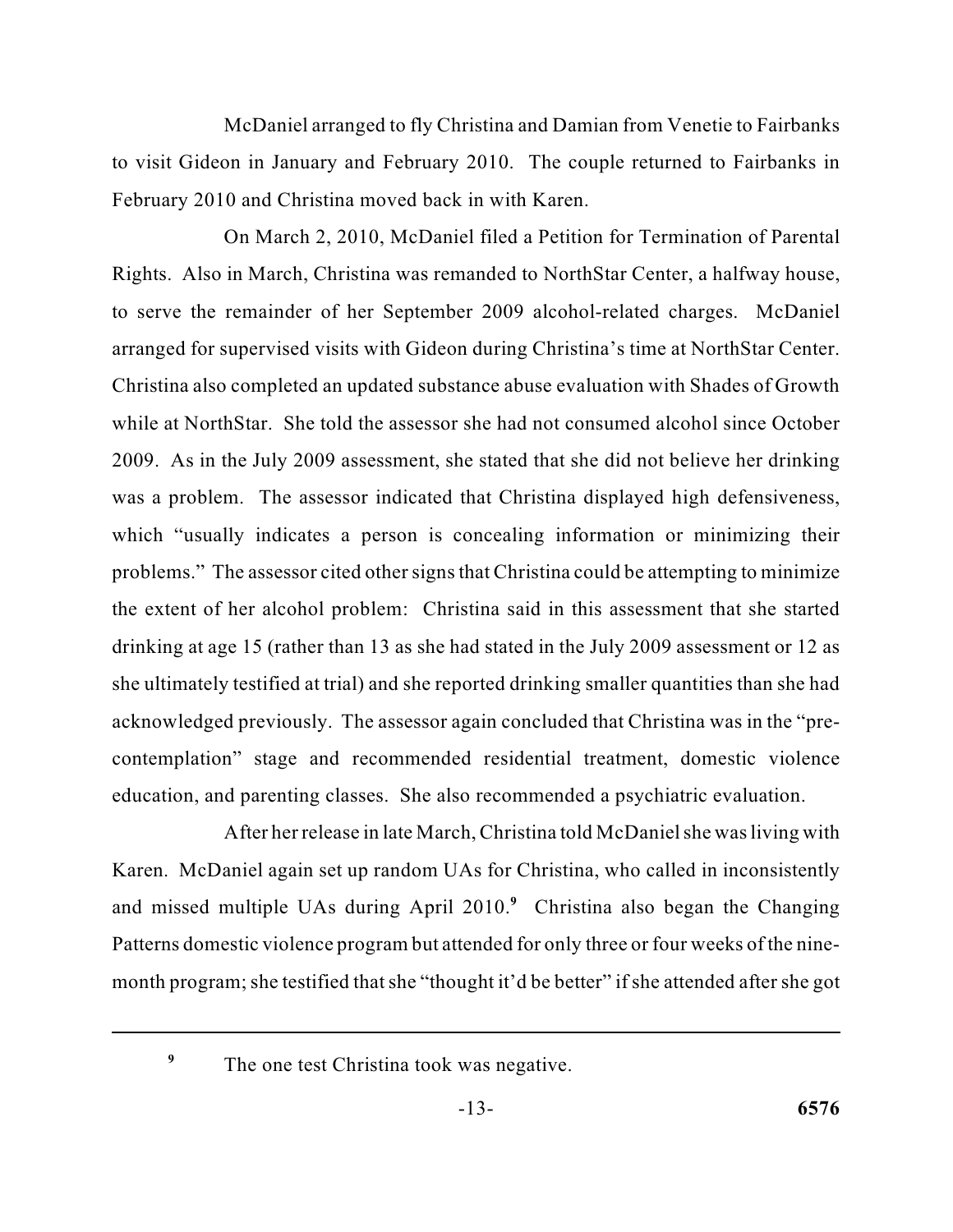out of treatment, but she did not discuss this decision with McDaniel. Christina stated this was partly due to the difficulty she had contacting McDaniel.

 up the waiting list for subsidized housing. McDaniel refused to write the letter because, as she later explained, "the letter states that the parents are at the point of reunification Christina was not seeking substance abuse treatment and was not yet at the point of reunification with Gideon. Christina took two UAs in May 2010; one was negative, but with Gideon. McDaniel testified that she believed he was calling on behalf of the couple. In Spring 2010 Christina asked McDaniel for a letter that would move her with the child and need<sup>[]</sup> the housing to accommodate that." McDaniel believed that the other came back positive for cocaine. McDaniel did not discuss this result with Christina, who had fallen out of contact and stopped calling in for UAs during the month of June. At some point after the positive UA result, Damian called to schedule a visit Because Gideon had chicken pox, his parents were not allowed visitation with him at that time.

 Christina was arrested for minor consuming alcohol on June 24. She pled no contest and was sentenced to 90 days in jail, with 60 days suspended and the option of completing the treatment program at the Ralph Perdue Center in lieu of serving jail treatment program as recommended, but it is unclear whether McDaniel was aware that Ralph Perdue did not meet these requirements or whether she discussed the issue with time. Christina entered the Ralph Perdue Center in Fairbanks on June 28. She testified that she entered the program because she wanted to get her son back, and that she had already made the decision to go there before she was arrested. The Ralph Perdue program was not long enough or intensive enough to qualify as a Level III.3 residential Christina when she provided applications to the program. On the day she checked in, Christina reestablished contact with OCS and arranged for visitation with Gideon. According to Christina, she had difficulty reaching McDaniel and had to contact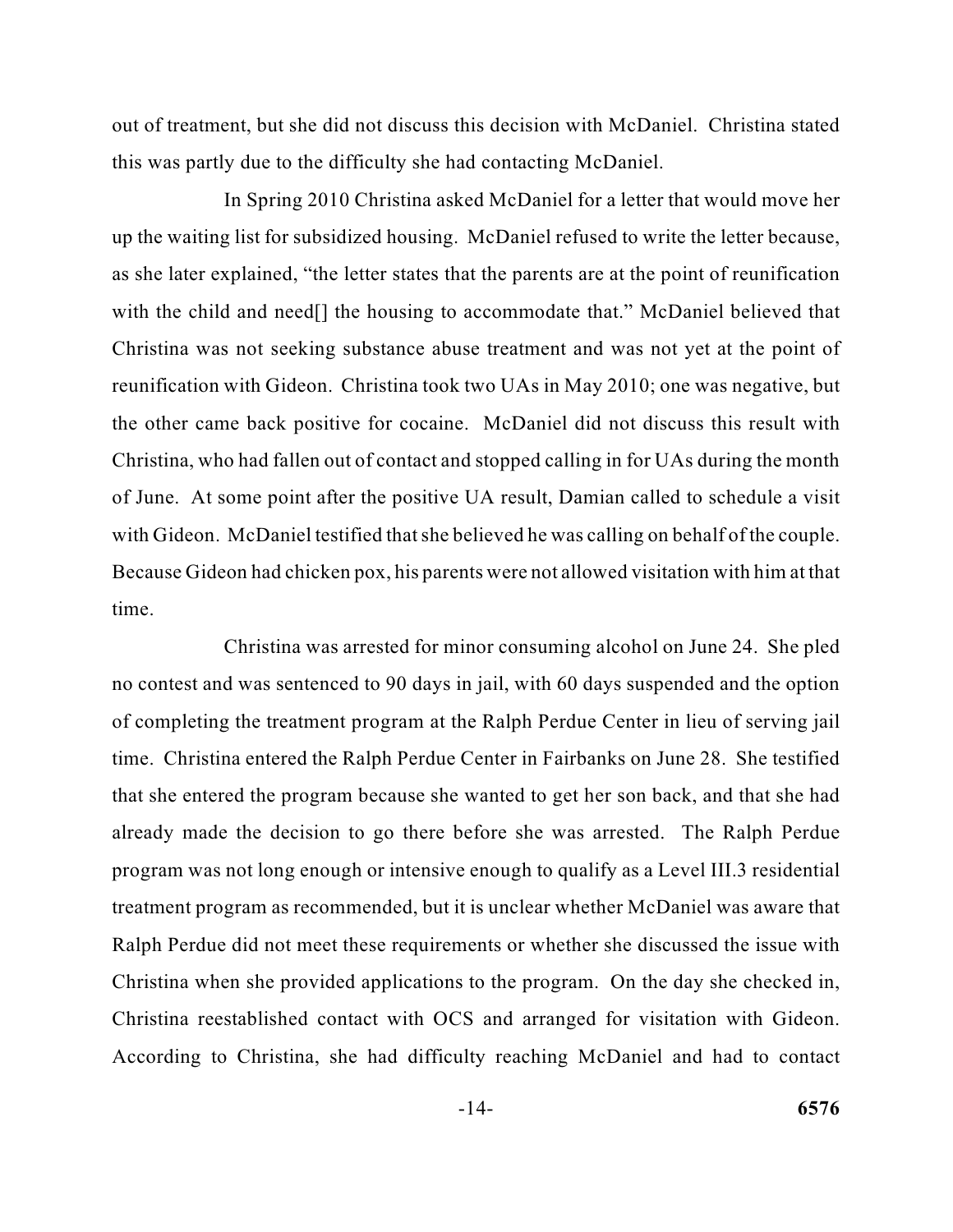Ralph Perdue on July 26 but at trial she testified she was not familiar with the program's McDaniel's supervisors at OCS to set up visitation. Christina completed the program at after-care plan.

 appeared telephonically and agreed to relinquish his parental rights at the outset of the testified regarding the effects parents' alcohol abuse may have on young children, to domestic violence. Hay stated that children between birth and age three are especially The termination trial took place beginning on July 21, 2010. Damian trial. The court heard extensive testimony from Christina, McDaniel, and Markkanen. Joyce Copeland and Lisa Hay — who had conducted Christina's substance abuse assessments and behavioral assessment — also testified, qualifying without objection as expert witnesses on substance abuse and domestic violence, respectively. Copeland including deprivation of basic needs, trust and emotional issues, higher likelihood of legal problems in later life, and poor academic performance. She also noted the link between domestic violence and alcohol abuse. Hay also testified to this link and described the emotional and psychological problems experienced by children exposed vulnerable to developing social and behavioral problems as a result of such exposure.

 continued custody of Gideon was likely to result in serious emotional or physical damage to him; and (5) termination of Christina's parental rights was in Gideon's best interest. On September 16, 2010, the superior court issued a 58-page decision terminating Christina's parental rights. The court concluded that: (1) Gideon was a child in need of aid under AS  $47.10.011(6)$ ,  $(8)$ ,  $(9)$ , and  $(10)$ ;  $(2)$  Christina failed, within a reasonable time, to remedy the conduct that placed Gideon at substantial risk of injury; (3) OCS made active efforts to prevent the breakup of the family; (4) Christina's The superior court took judicial notice that on August 3, 2010, six days after closing arguments in the trial, Christina was again arrested for minor consuming alcohol. According to the reply brief Christina filed on appeal, that charge was later dismissed.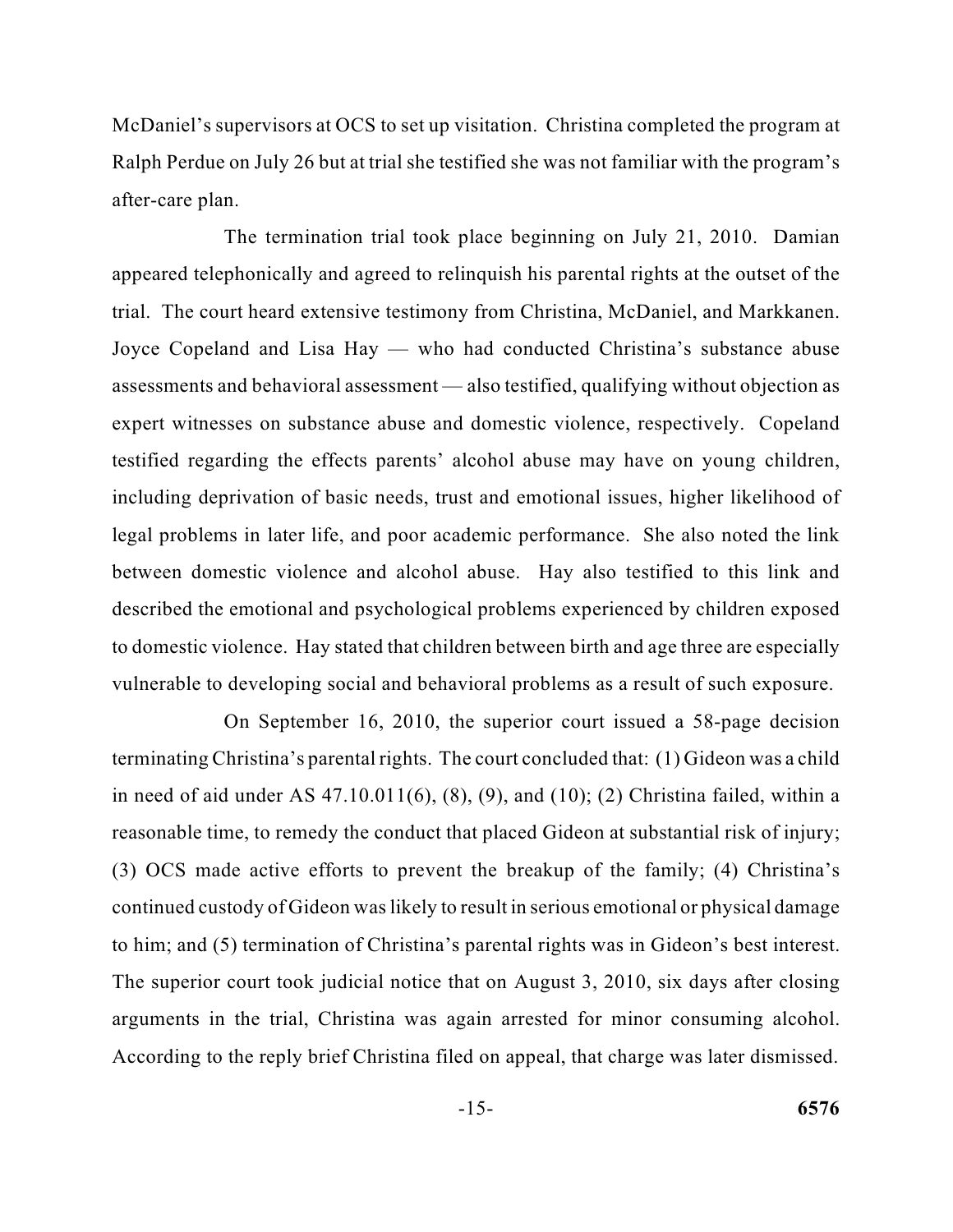#### **III. STANDARD OF REVIEW**

 In CINA cases, we review the superior court's factual findings for clear error.**<sup>10</sup>** "Conflicting evidence is generally insufficient to overturn the superior court, and conditions . . . that place the child at substantial risk" and "whether returning the child error review.**<sup>13</sup>** However, whether the expert testimony requirement of ICWA is satisfied is a pure question of law to be reviewed de novo.<sup>14</sup> And whether OCS has made active we will not reweigh evidence when the record provides clear support for the superior court's ruling."**<sup>11</sup>**As we have noted, whether a parent has "remedied the conduct or to the parent would place the child at substantial risk of physical or mental injury" are factual determinations best made by a trial court after hearing testimony and reviewing evidence, not legal determinations to which this court may apply its independent judgment.<sup>12</sup> Best interest determinations are likewise factual findings subject to clear efforts as required by ICWA is a mixed question of law and fact; our court reviews the

**<sup>10</sup>***Maisy W. v. State, Dep't of Health & Soc. Servs., Office of Children's Servs.*, 175 P.3d 1263, 1267 (Alaska 2008) (citing *Brynna B. v. State, Dep't of Health & Soc. Servs., Div. of Family & Youth Servs.*, 88 P.3d 527, 529 (Alaska 2004)).

<sup>&</sup>lt;sup>11</sup> *Id.* (internal citations omitted).

**<sup>12</sup>***Barbara P. v. State, Dep't of Health & Soc. Servs., Office of Children's Servs.*, 234 P.3d 1245, 1253 (Alaska 2010) (internal quotation marks and citations omitted).

 **<sup>13</sup>***Frank E. v. State, Dep't of Health & Soc. Servs., Div. of Family & Youth Servs.*, 77 P.3d 715, 721 (Alaska 2003) (citing *G.C. v. State, Dep't of Health & Soc. Servs., Div. of Family & Youth Servs.*, 67 P.3d 648, 650-51 (Alaska 2003)).

 **<sup>14</sup>***Ben M. v. State, Dep't of Health & Soc. Servs., Office of Children's Servs.*,  204 P.3d 1013, 1018 (Alaska 2009) (citing *E.A. v. State, Div. of Family & Youth Servs*., 46 P.3d 986, 989 (Alaska 2002)).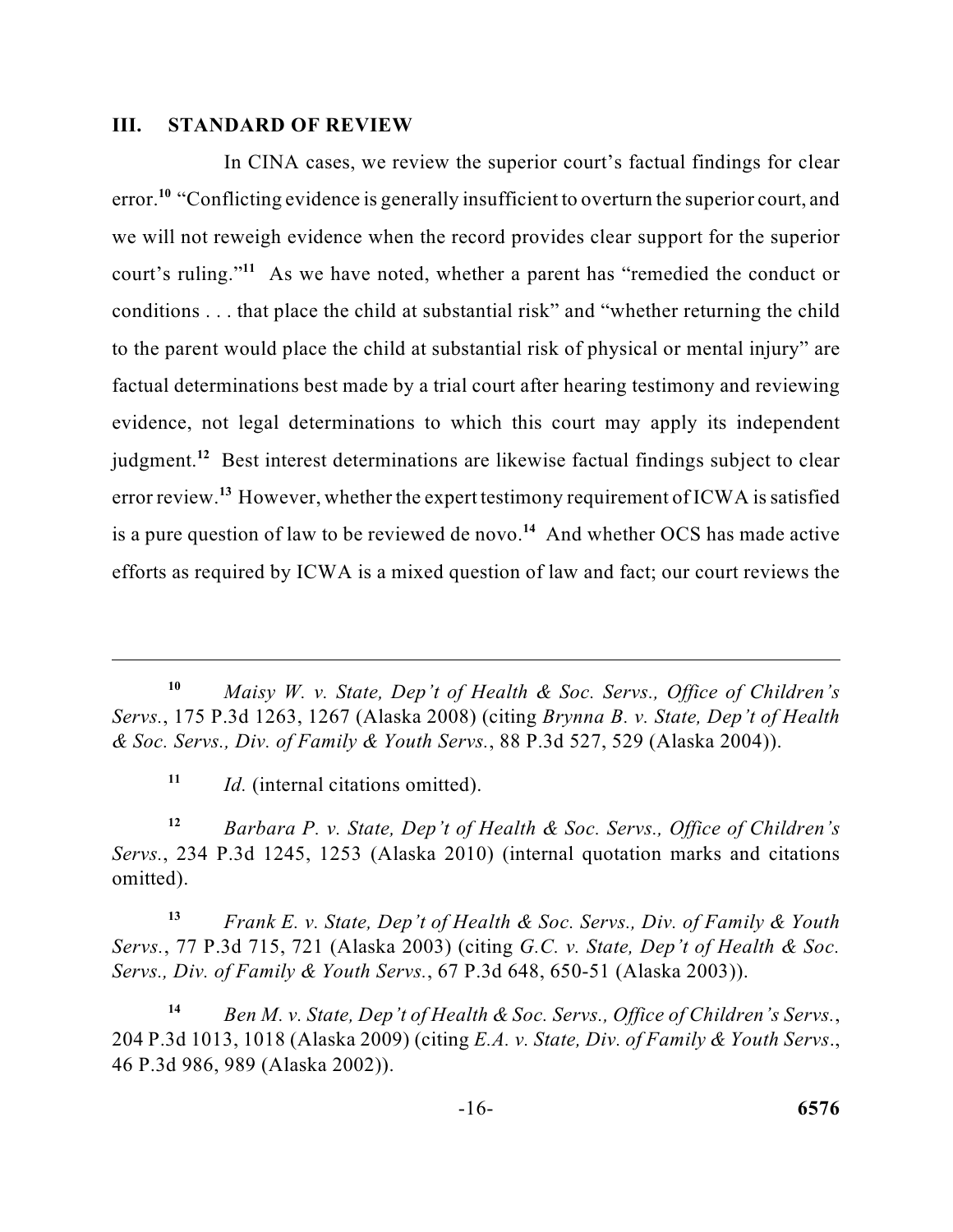questions of law de novo.**<sup>15</sup>** "We bear in mind at all times that terminating parental rights is a drastic measure."**<sup>16</sup>**

### **IV. DISCUSSION**

# **A. The Superior Court Did Not Err By Finding That Christina Failed, Within A Reasonable Time, To Remedy The Conduct That Placed Gideon At Substantial Risk Of Harm.**

 injury. In reaching its determination, the court may consider "any fact relating to the best within a reasonable time based on the child's age or needs; (2) the amount of effort by the parent to remedy the harmful conduct or conditions; (3) the harm caused to the child; (4) the likelihood that the harmful conduct will continue; and (5) the history of conduct Alaska Statute 47.10.088(a)(2) provides that parental rights may be terminated if the court finds by clear and convincing evidence that the parent involved "has not remedied the conduct or conditions in the home that place the child at substantial risk of harm" or "has failed, within a reasonable time, to remedy the . . . conditions in the home that place the child in substantial risk" of physical or mental interests of the child," including: (1) the likelihood of returning the child to the parent by or conditions created by the parent.**<sup>17</sup>**

 conditions that placed Gideon at risk, including his parents' inconsistent presence in his home. The report outlined changes Christina needed to make to remedy those In its August 2009 predisposition report, OCS identified a number of life, his parents' substance abuse problems, and the domestic violence in the family

**<sup>17</sup>**AS 47.10.088(b).

<sup>15</sup>  $Id$ 

**<sup>16</sup>***Martin N. v. State, Dep't of Health & Soc. Servs., Div. of Family & Youth Servs.*, 79 P.3d 50, 53 (Alaska 2003) (quoting *R.J.M. v. State, Dep't of Health & Soc. Servs.*, 946 P.2d 855, 861 (Alaska 1997)) (internal quotation marks omitted).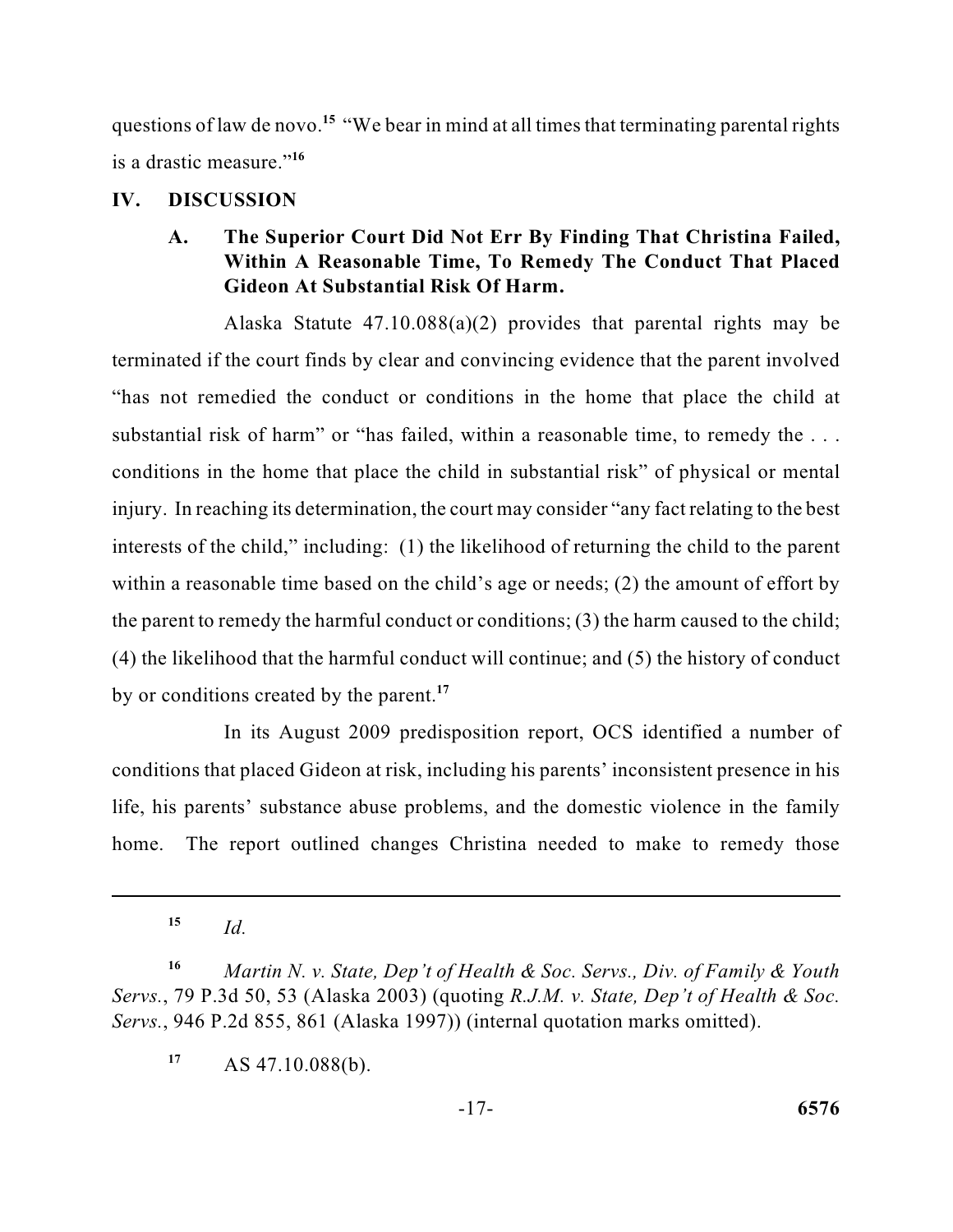conditions, in particular completing a treatment program, building a support network to help her stay sober, and following through on the recommendations she received from mental health and domestic violence assessments.

## **1. Christina did not remedy the conduct that placed Gideon at substantial risk of harm.**

 she needed to do something about her drinking. The court also characterized Christina's answers to questions about what she had learned in treatment as "shallow and insincere." did virtually nothing," attending only a few sessions of the Changing Patterns domestic The superior court found that Christina failed to remedy the substance abuse and domestic violence issues that led OCS to take custody of Gideon. Specifically, the court noted that Christina was aware of Joyce Copeland's recommendation that she enter a Level III.3 long-term substance abuse treatment program, yet failed to take the steps necessary to enter Dena A Coy or Women and Children's Center (both of which would have allowed Gideon to live with her), or even OMRC (which McDaniel had made clear was not recommended for Christina). She eventually entered the Ralph Perdue program, a 28-day program that did not meet Level III.3 requirements. The superior court found that Christina's motives for attending Perdue were "mixed," and gave "little weight" to the possibility that she entered the program because she realized The superior court further concluded that "[o]n the domestic violence front, [Christina] violence treatment program and continuing her relationship with Damian despite the recommendation that she end it.

 Christina contends that the conditions causing Gideon's removal had been remedied by the time of termination: she had completed substance abuse treatment and had been sober for 34 days, and she testified that she was no longer seeing Damian, whose violent behavior had been the immediate cause of Gideon's removal. Christina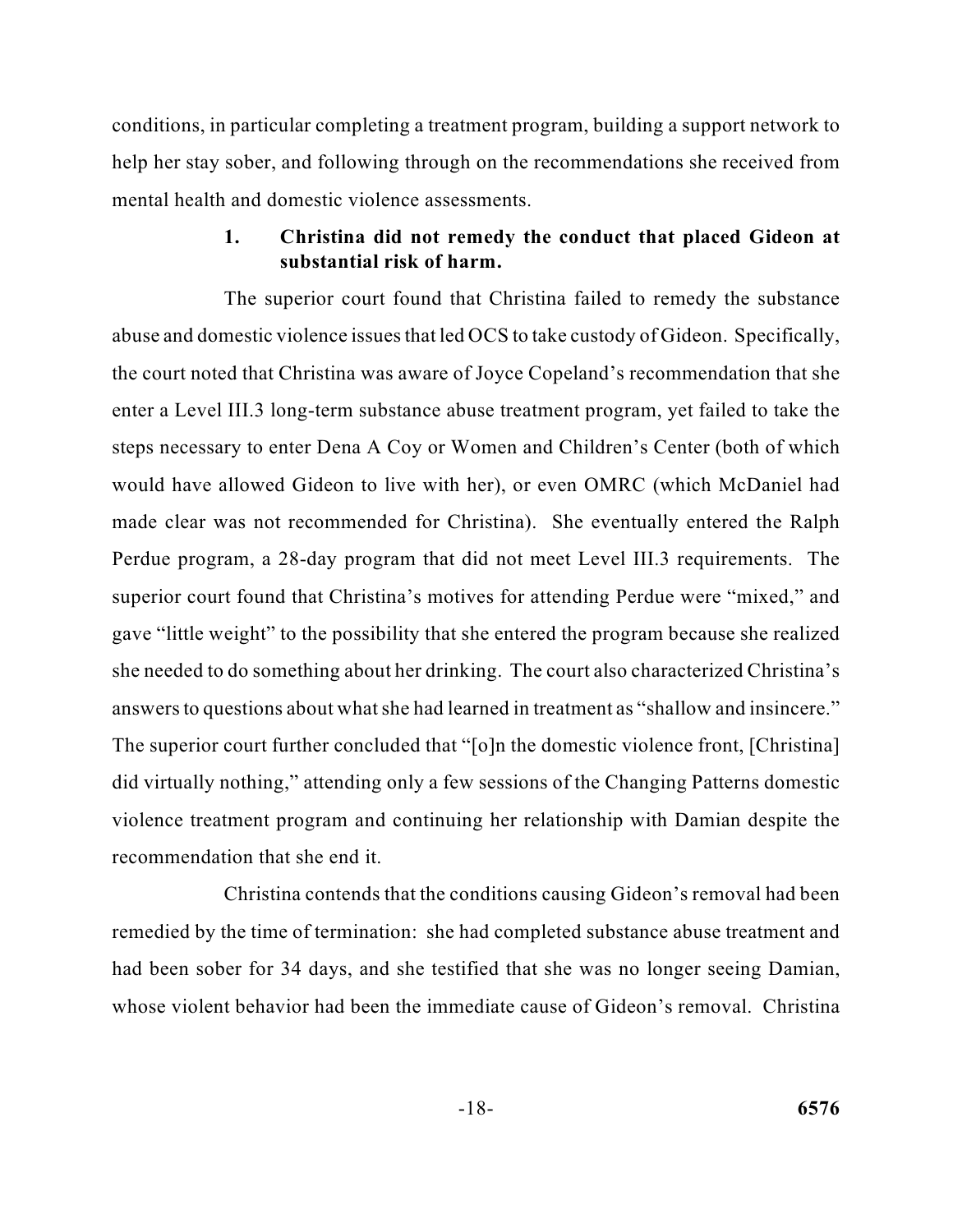also argues there is no evidence that she drank alcohol around Gideon or that her drinking caused him harm.

 recommendation for Level III.3 treatment) was mailed to Christina's address in Venetie and that she appeared to have picked up the second assessment. McDaniel also testified scheduled to go to Dena A Coy. She appears to have lost her place on the waitlist for the complete the requisite medical tests to attend OMRC, and she only called McDaniel one The superior court's conclusions are supported by the record. Although Christina denied having received a copy of the substance abuse assessment, Joyce Copeland testified that the first assessment she gave Christina (which resulted in the to having discussed Copeland's assessment with Christina and explained that the recommendation was for a long-term treatment program. Despite being aware of this recommendation, Christina missed multiple opportunities to attend substance abuse treatment, including opportunities that would have allowed Gideon to be placed with her during treatment. She disappeared and was subsequently arrested when she was Women and Children's Center by failing to call in on a weekly basis. She did not day before she wanted to travel to OMRC. Christina acknowledged that she stopped attending the Changing Patterns domestic violence program after three or four weeks, testifying that she thought it would be better to attend after she had finished substance abuse treatment.

 by attending a shorter treatment program and staying sober for 34 days. Christina to recognize that alcohol was a significant danger to her and to Gideon. According to Joyce Copeland, Christina lacked a support network to help her stay sober. These factors In light of her failure to follow through with recommended treatment despite several opportunities to do so, we are unconvinced by Christina's claim that the superior court erred when it found she failed to remedy her substance abuse problems attended multiple treatment programs as a teenager and she had multiple opportunities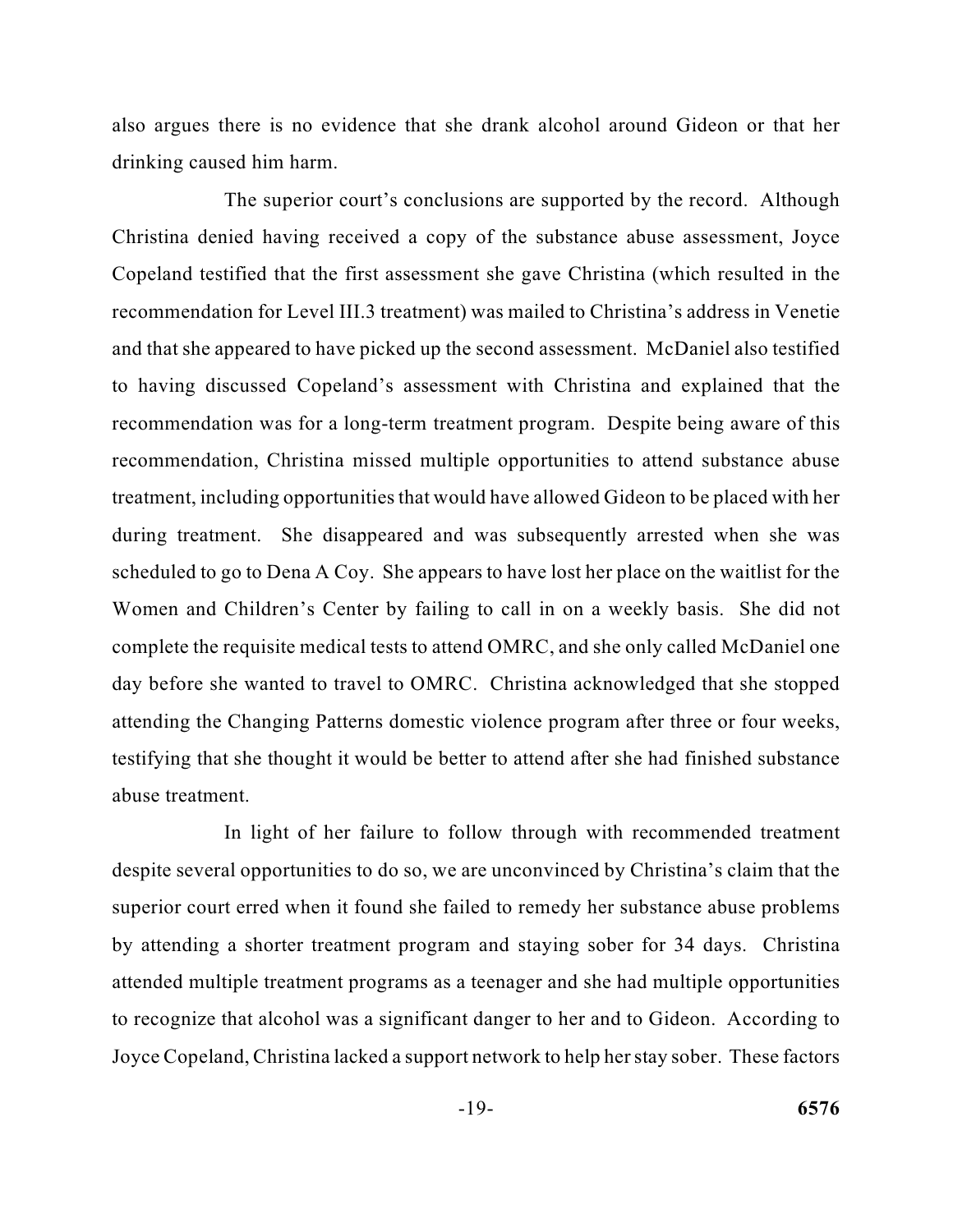opportunities for recommended treatment and was determined to be at high risk of placed her at high risk of relapse.**<sup>18</sup>**The superior court also noted in its findings that Christina was arrested for minor consuming alcohol within eight days of leaving treatment at Ralph Perdue — about one week after the conclusion of trial.<sup>19</sup> Because evidence of this arrest was not before the court at trial and Christina had no opportunity to be heard on the issue, the superior court should not have considered the arrest. However, we find that the superior court's conclusion that Christina failed to remedy her conduct is supported by the evidence showing that Christina failed to pursue several relapse based on Copeland's assessment. Thus, although the court erred by considering the post-trial arrest, its error was harmless.

 Gideon's presence, we have held that a child need not be present when substance abuse is occurring in order to suffer its negative impacts.<sup>20</sup> And as the State points out, Even if it is true that Christina's drinking has generally not been in Christina's drinking resulted in long absences and an unsafe environment that placed Gideon at risk regardless of whether he directly witnessed substance abuse.

**<sup>19</sup>**On August 20, 2010, the State filed documents associated with Christina's post-trial arrest.

 substance abuse issues despite a period of sobriety) (citing *Sherry R. v. State, Dep't of*  **<sup>18</sup>***Barbara P. v. State, Dep't of Health & Soc. Servs*.*, Office of Children's Servs.*, 234 P.2d 1245, 1261 (Alaska 2010) (holding that "the trial court properly relied on the mother's history of relapses and the questionable degree to which she accepted that she had a substance abuse problem" when it found that she had failed to remedy *Health & Soc. Servs., Div. of Family & Youth Servs*., 74 P.3d 896, 902-03 (Alaska 2003)).

 she took precautions to avoid exposing children to her drug use had only limited **<sup>20</sup>***See, e.g.*, *Barbara P.*, 234 P.3d at 1258-59 (holding mother's testimony that relevance because "the statute does not require that a child be present when the drug use occurred").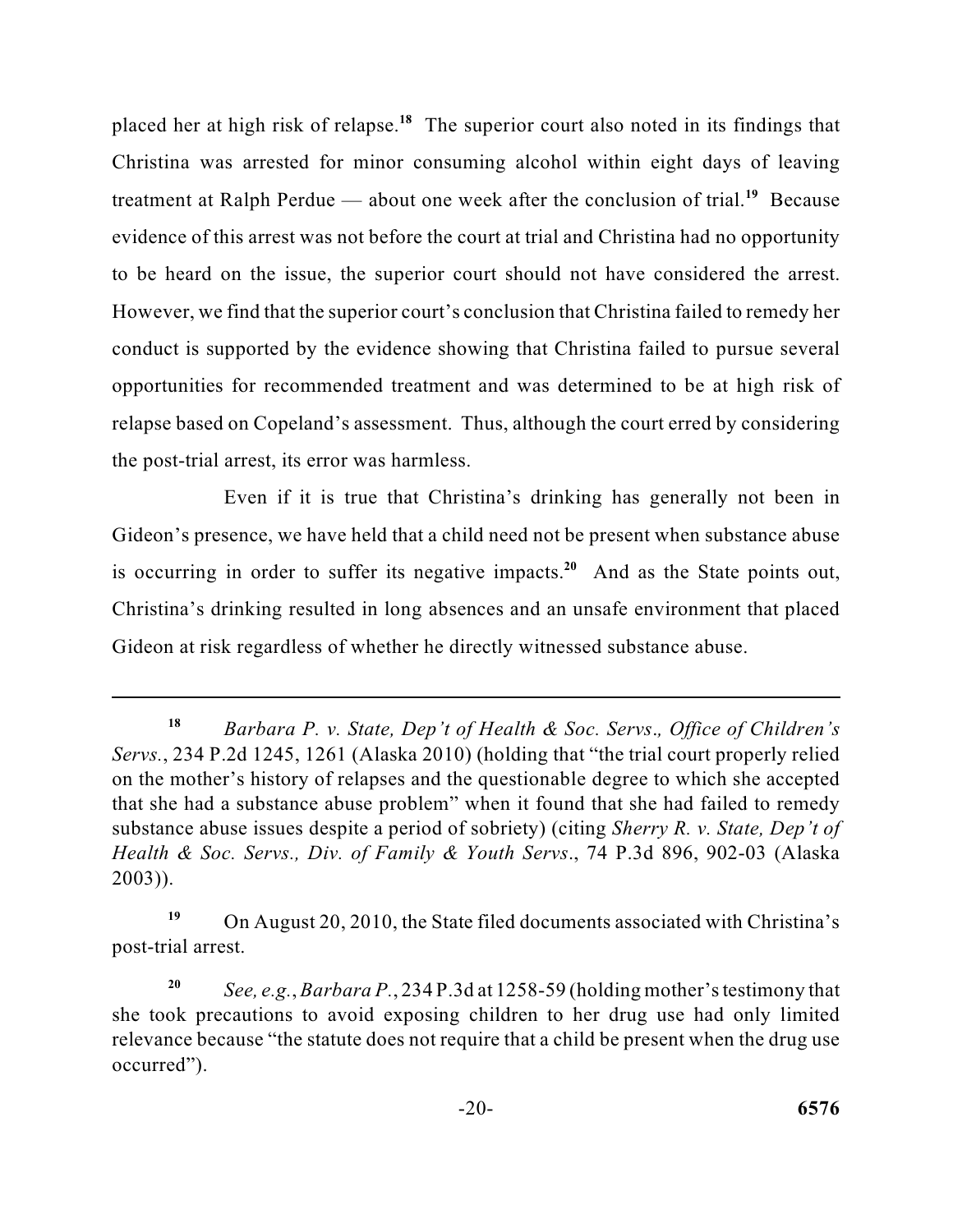substance abuse and patterns of domestic violence also increases the risk that she will victims of domestic violence often exacerbates their injuries and decreases their ability to get help. Hay noted that, although breaking up with Damian was a "good step" for her "learn why she was in [an abusive] relationship in the first place" and avoid such relationships in the future. Finally, the superior court expressed doubt that Christina *had*, to leave him, the court does not find her uncorroborated testimony that she has ended her factors that made her a victim of domestic violence and may even still be involved with Christina's failure to pursue recommended treatment to address both continue to be involved in violent relationships. As Lisa Hay testified, alcohol use by Christina, participating in a program like Changing Patterns would be important to help in fact, separated from Damian: "Given the amount of time she has been with [Damian], her financial dependence upon him ..., [and] her past expressions of an unwillingness relationship with [Damian] credible." We have held that "trial courts are in the best position to weigh witness credibility,"**<sup>21</sup>**and the superior court's conclusion appears to be supported by the record. To the extent Christina has not addressed the underlying her abuser, she has failed to remedy the conditions placing Gideon at risk.

# **2. Christina was given a reasonable time in which to remedy the conditions placing Gideon at substantial risk of harm.**

 conditions placing Gideon at risk of harm. She puts particular emphasis on what she describes as the "shocking" timeline of the case. Gideon was born in February 2009 and September 2009, OCS added adoption as a concurrent goal to reunification. Two months Christina argues that she was not given "a reasonable time" to remedy the taken into OCS custody in June 2009, when he was less than four months old. In

 *Jon S. v. State, Dep't of Health & Soc. Servs., Office of Children's Servs.*,  212 P.3d 756, 762 n.16 (Alaska 2009) (citing *Josephine B. v. State, Dep't of Health & Soc. Servs., Office of Children's Servs.*, 174 P.3d 217, 222 (Alaska 2007)). **21**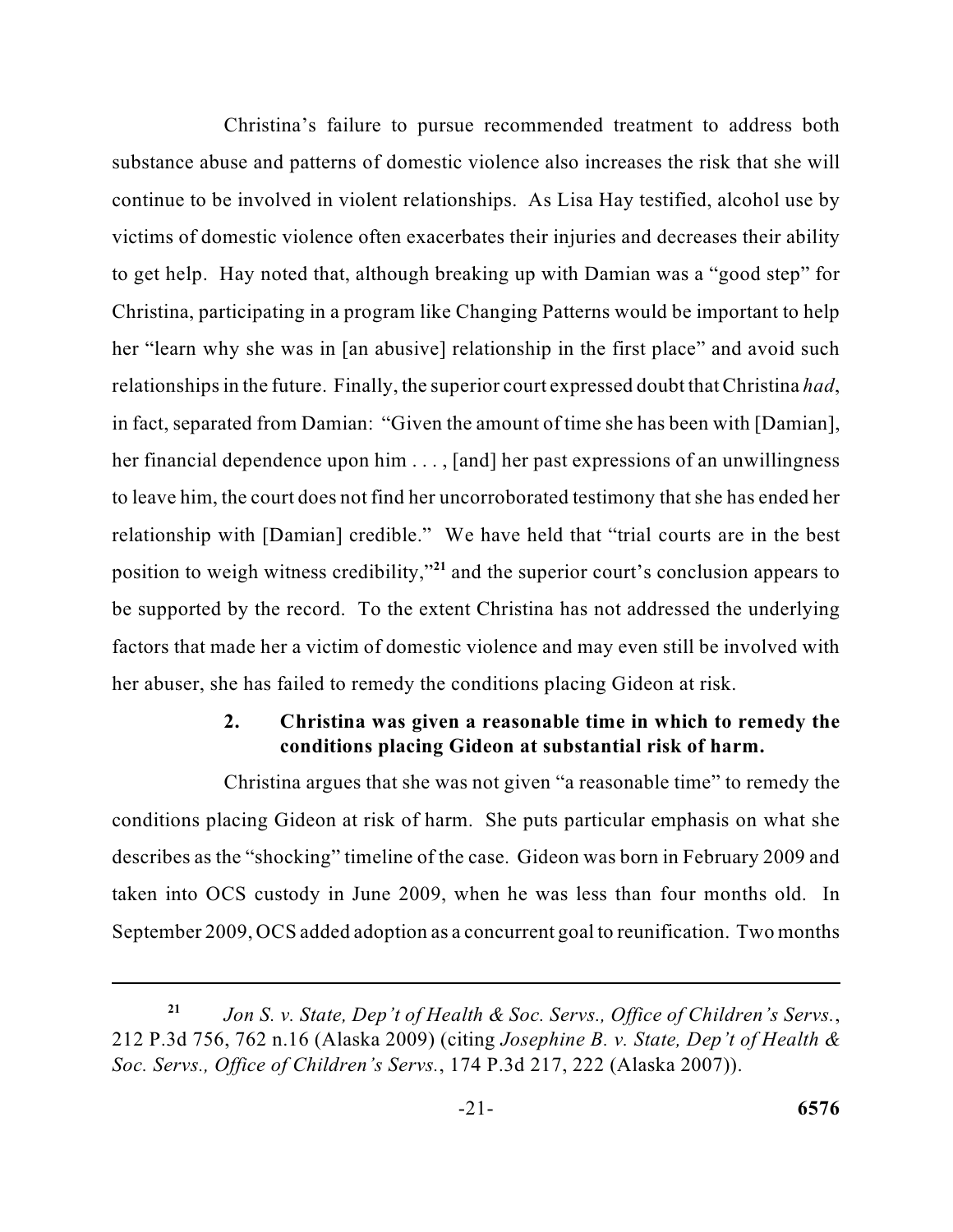later, in November 2009, the goal was modified to adoption only. OCS filed its petition for termination in early March 2010, for a total of approximately nine months between the time Gideon was taken into custody and the filing of the petition. The termination trial took place in July 2010, when Gideon was 17 months old — approximately 13 months after OCS initially took custody.

 Christina argues that AS 47.10.088, which mandates that OCS petition for termination when a child has been in foster care for at least 15 of the past 22 months, "soundly suggests that 22 months is a reasonable time period during which both the 'efforts' required and the decision regarding the initiation of a termination can be made." would not . . . afford her adequate time." She also cites recent CINA cases in which this Christina also points to language from the superior court's findings that she would need "a total of 15 to 21 months to complete the steps in her case plan" and "[13] months court has terminated parental rights after periods of multiple years.

 her brief, AS 47.10.088(g) explicitly allows OCS to file a petition for termination *before*  the expiration of the mandatory foster care period (i.e., 15 out of 22 months) if it best interests of the child; the statute defines "reasonable time" not as a specific number of months or by reference to parents' needs, but as "a period of time that serves the best interests of the child, taking in account the affected child's age, emotional and These arguments are not persuasive. First, as Christina acknowledges in "determines that filing a petition is in the best interests of the child." This provision suggests that the 22-month period is not intended as a minimum time OCS must wait before filing.**<sup>22</sup>**Rather, OCS determines when to file a petition based exclusively on the

Indeed, where a child has been in foster care for 15 consecutive months, the statute potentially sets 15 months as the *maximum* period before OCS is required to pursue termination. **22**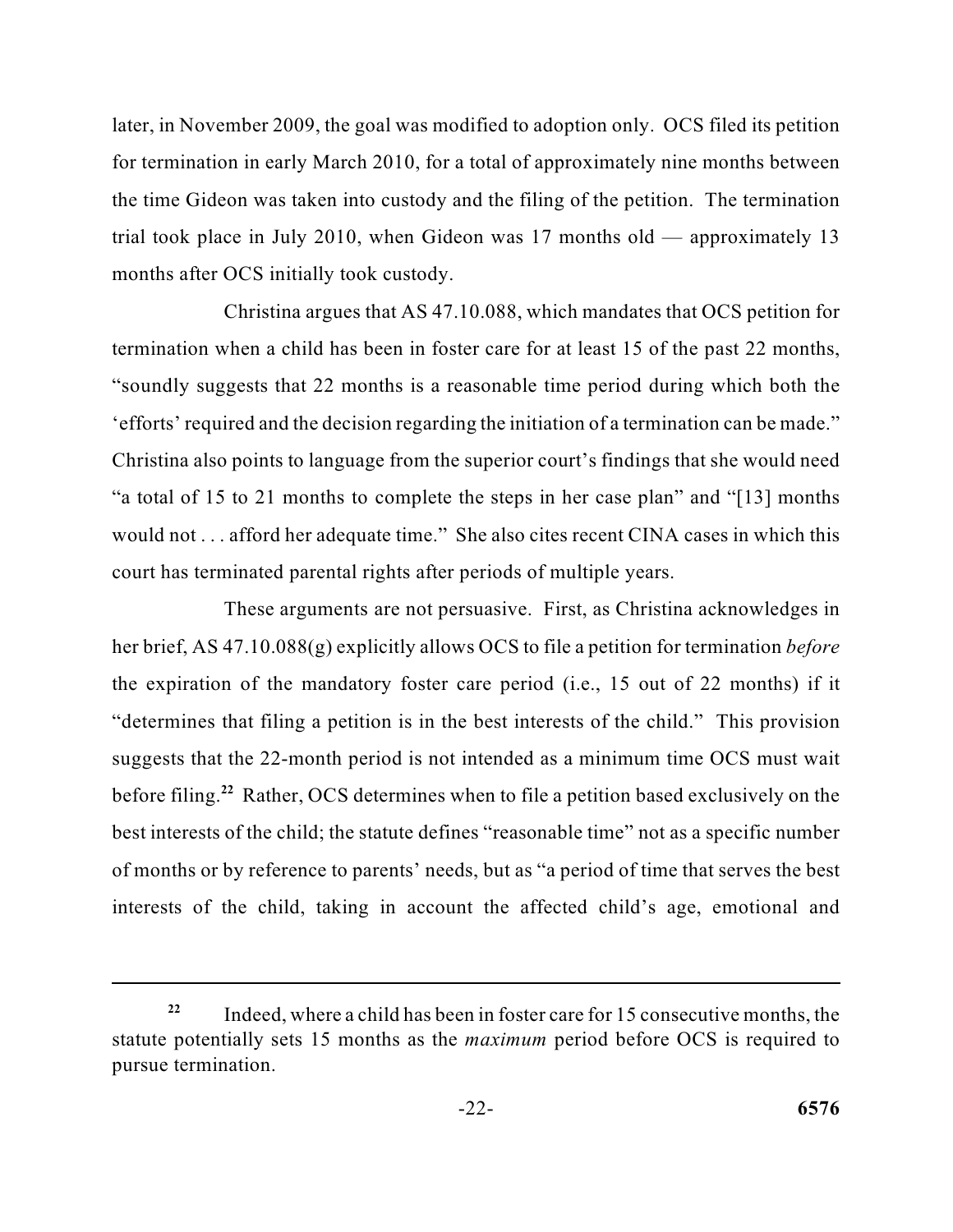developmental needs, and ability to form and maintain lasting attachments."<sup>23</sup> As the critical attachment process before . . . they reach six years of age," and a failure to bond superior court noted, this period is likely to be shorter for young children; the legislature has recognized, and expert witnesses confirmed in this case, that children "undergo a with adult caregivers during this time can result in lasting emotional damage.<sup>24</sup>

 Christina also omits crucial context from the superior court's description went on to state, "The force of this argument is blunted, however, by the fact that, by the time of trial, [Christina] had done virtually nothing to *start* changing her behaviors that placed [Gideon] at substantial risk of harm." The court's language implies that it would not have expected Christina to complete the treatment she needed within13 months, but her failure to make any real progress toward doing so indicated that there was a very low likelihood of returning Gideon to her care within a reasonable time based on his age and concluded, "Given [Christina's] slow progress to date, [Gideon] could be two and one- half or three years old before [Christina] was ready to be a stable, protective parent for of the time she needed to complete treatment. The superior court did observe that 13 months would not be adequate time for Christina to complete her case plan, but the court needs — a permitted consideration under AS 47.10.088(b). The superior court him. [Gideon] cannot wait that long: His needs for permanence, stability and security are too great."

 Gideon's young age and the slow pace of Christina's progress are also significant in distinguishing this case from other parental termination cases Christina cites. It is true that the nine-month period between OCS's taking custody of Gideon and

**<sup>24</sup>**AS 47.05.065(5) (providing for expedited placement of children, especially those under age six).

**<sup>23</sup>**AS 47.10.990(28).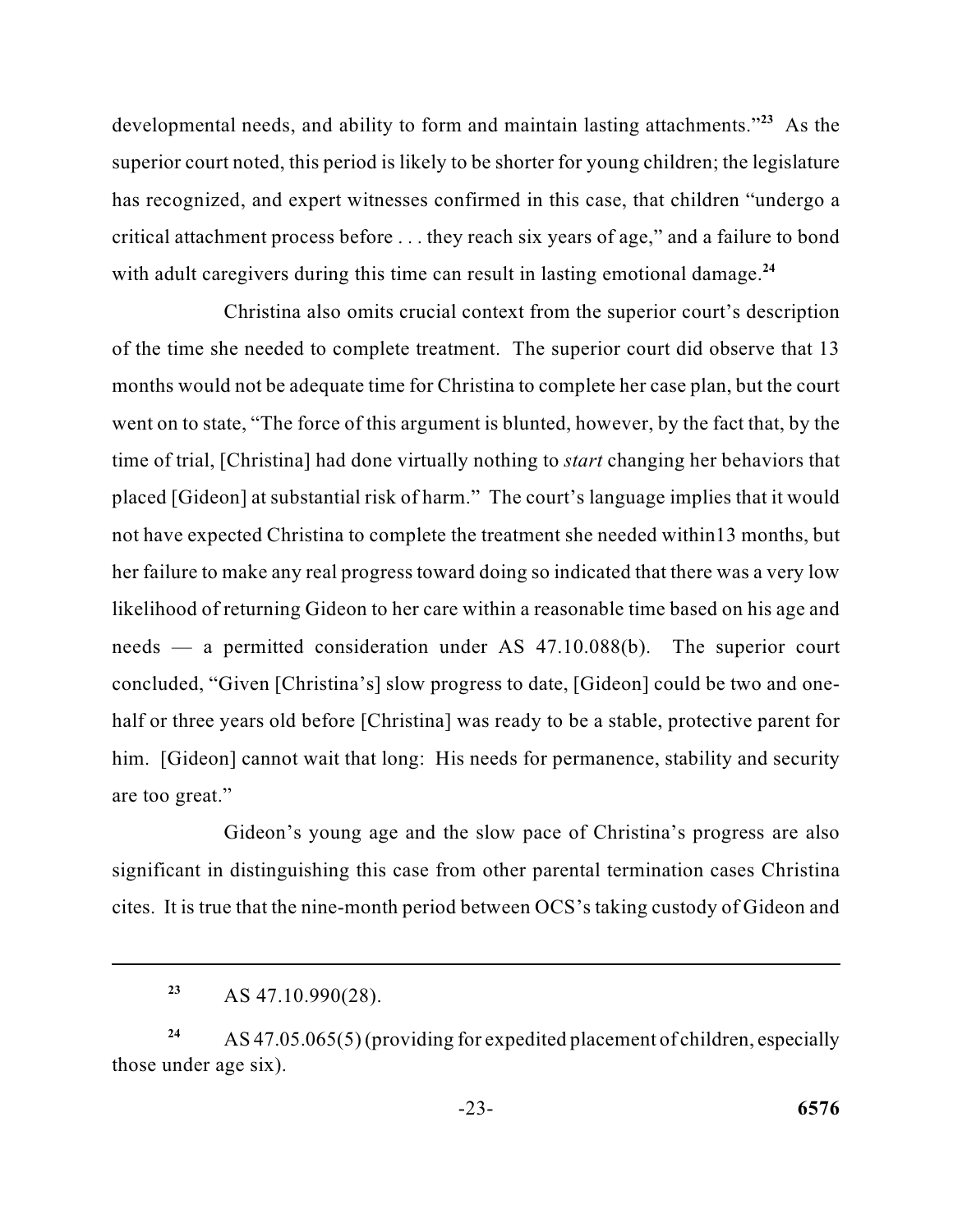petitioning for termination of parental rights was unusually brief relative to the majority of CINA cases. As Christina points out, OCS has frequently remained involved with families for multiple years before petitioning for termination.**<sup>25</sup>**

 OCS added adoption as a concurrent goal, noting "it is different to look for permanency proceedings.**<sup>26</sup>** We do not suggest that 13 months is an objectively "reasonable time" for But as noted, very young children have unique needs for permanency and bonding. McDaniel cited Gideon's age as an important factor in the speed with which for an infant than a 10-year-old or a 14-year-old" and "the fact that [OCS involvement] started so early in this child's life is definitely a factor" in the timing of termination parents to remedy their conduct; as reflected in our past CINA decisions, this

 removal of second child and termination trial); *Maisy W. v. State, Dep't of Health & Soc. Servs., Office of Children's Servs.*, 175 P.3d 1263, 1265-66 (Alaska 2008) (at least one cases where OCS has petitioned for termination less than one year after taking custody  children. *See, e.g.*, *Barbara P. v. State, Dep't of Health & Soc. Servs., Office of*  into OCS custody a few days after birth and petition for termination, where OCS had **<sup>25</sup>***See, e.g.*, *Jon S.*, 212 P.3d at 759-60 (two years and two months between CINA petition and termination petition); *Thomas H. v. State, Dep't of Health & Soc. Servs., Office of Children's Servs.*, 184 P.3d 9 (Alaska 2008) (four and a half years between initial OCS involvement and termination trial; one and a half years between and a half years between OCS taking custody and petitioning for termination); *Sherry R. v. State, Dep't of Health & Soc. Servs., Div. of Family & Youth Servs.*, 74 P.3d 896 (Alaska 2003) (ten years between initial OCS involvement and termination petition). In of an infant, there is typically a history of OCS involvement with the parents' older *Children's Servs.*, 234 P.3d 1245 (Alaska 2010) (one month between child being taken become involved with older sibling about one and a half years earlier).

 was indicative of a particularly troubling situation: "It is very hard for reports of harm to come out of Venetie because they have no [Village Public Safety Officer], there's no <sup>26</sup>McDaniel implied that OCS's involvement with a child as young as Gideon troopers out there, and especially since this child was not going to school and the fact that this child came into our radar within two months of birth and the activities of the parents were already very dangerous, lethal, and sporadic is a definite concern."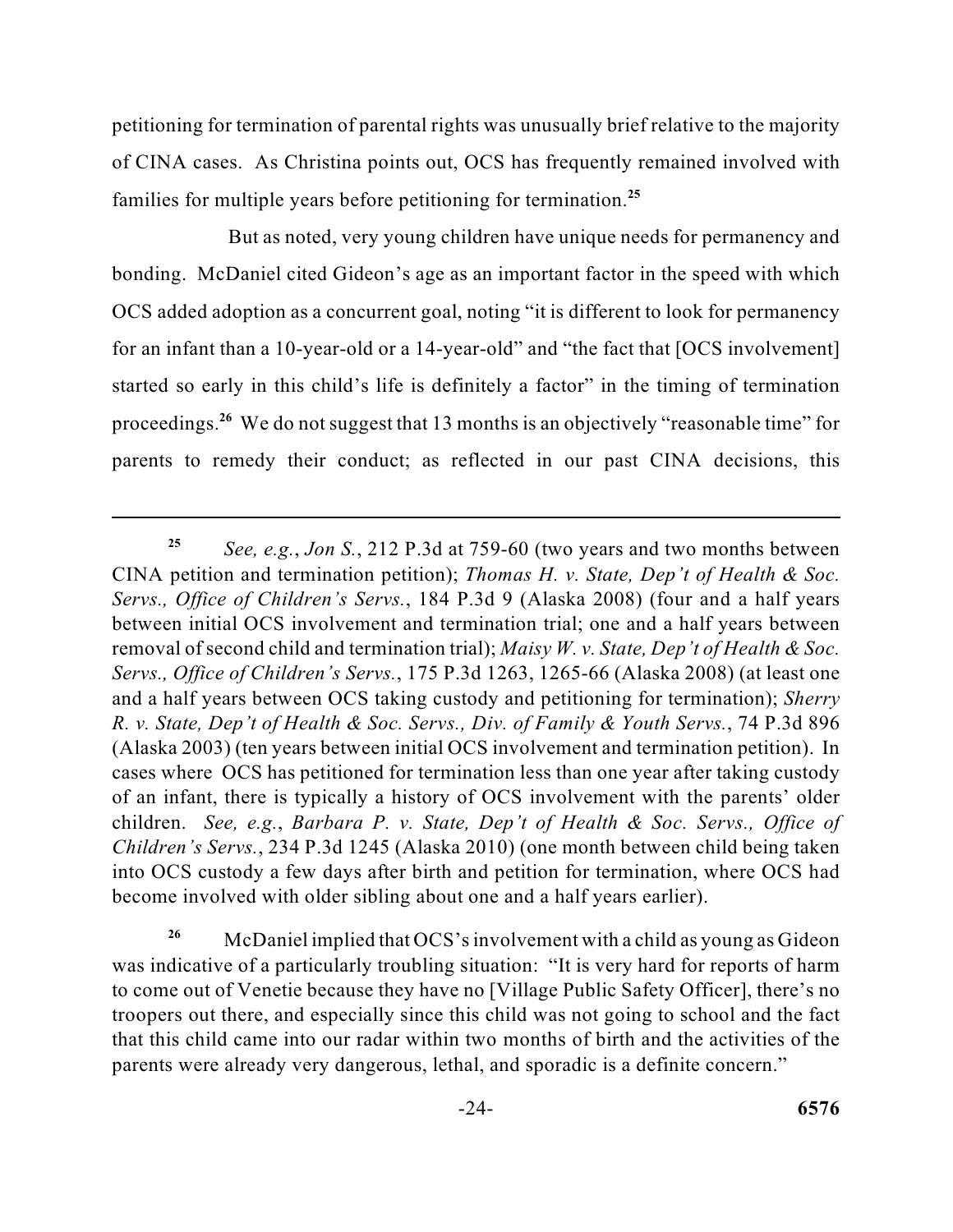"reasonable time" in terms of the child's needs. Based on Gideon's age and Christina's determination must be made on a case-by-case basis and the amount of time considered "reasonable" will vary. But we emphasize that the statute clearly puts the criteria for lack of progress, we cannot say that it was clear error for the superior court to find that the time allowed Christina was "reasonable" in light of Gideon's needs.

We hold that the superior court did not err by finding that Christina failed to remedy, within a reasonable time, the conditions placing Gideon at risk.

# **B. The Superior Court Did Not Err By Finding Clear And Convincing Evidence Of Active Efforts By OCS To Reunify The Family.**

 effect . . . termination of parental rights to . . . an Indian child under State law shall rehabilitative programs designed to prevent the breakup of the Indian family and that Under the Indian Child Welfare Act (ICWA), "Any party seeking to satisfy the court that active efforts have been made to provide remedial services and these efforts have proved unsuccessful."**<sup>27</sup>** We have previously cited one commentator's description of "active efforts" as distinguished from "passive efforts":

> Passive efforts are where a plan is drawn up and the client fruition. Active efforts, the intent of the drafters of the Act, a client find a job, acquire new housing, and terminate a relationship with what is perceived to be a boyfriend who is must develop his or her own resources towards bringing it to is where the state caseworker takes the client through the steps of the plan rather than requiring that the plan be performed on its own. For instance, rather than requiring that a bad influence, the Indian Child Welfare Act would require that the caseworker help the client develop job and parenting skills necessary to retain custody of her child.**<sup>28</sup>**

**<sup>27</sup>**25 U.S.C. § 1912(d) (2006).

 **<sup>28</sup>***A.A. v. State, Dep't of Family & Youth Servs.*, 982 P.2d 256, 261 (Alaska (continued...)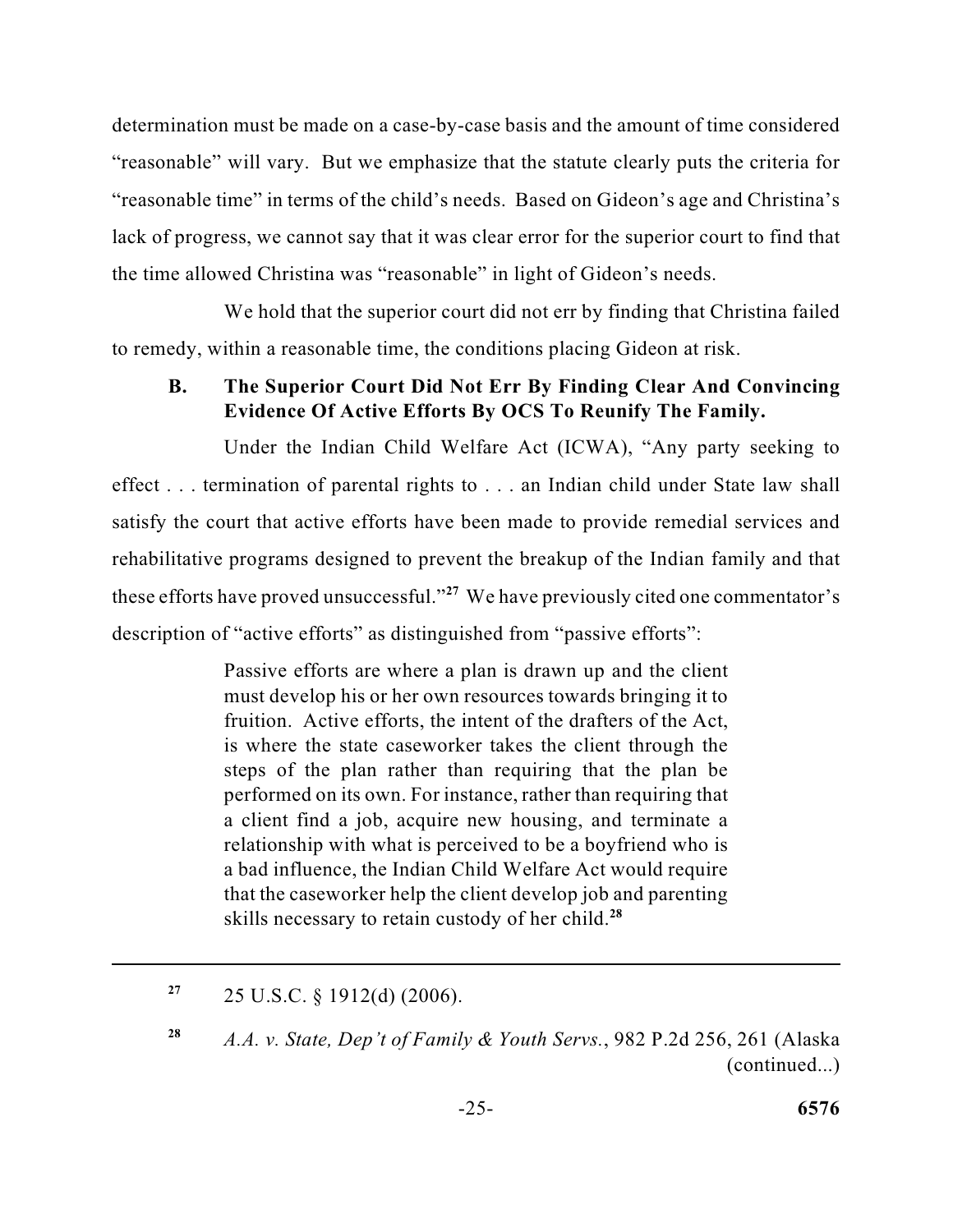When evaluating the State's efforts, we look to the State's involvement in its entirety**<sup>29</sup>** and may consider "a parent's demonstrated lack of willingness to participate in treatment."<sup>30</sup> Active efforts must be proven by clear and convincing evidence.<sup>31</sup>

 The superior court found that OCS made active efforts to help Christina reunite with her son, "reasonably pursu[ing] substance abuse treatment as the first and most important step" in her case plan. The superior court cited OCS's initial efforts to create a safety plan, as well as McDaniel's ongoing efforts to assist Christina. The court of the office and difficult to reach, the superior court found this testimony "lacking in days a month, received very few messages from Christina, and was frequently unable to found that these efforts included: arranging assessments for substance abuse, domestic violence, and mental health; helping Christina apply to multiple treatment programs; making travel arrangements to get to assessments, UAs, and treatment programs; and scheduling visitation with Gideon in a variety of locations, including during Christina's periods of incarceration. Although Christina testified that McDaniel was frequently out credibility" and typical of Christina's tendency to "shift blame to others or . . . excuse her own behaviors" when confronted with her own failures to communicate. The superior court gave greater credence to McDaniel's testimony that she traveled only four or five

**<sup>29</sup>***Maisy W.*, 175 P.3d at 1268-69 (affirming termination even though the State conceded it had not made active efforts during a three-month period, where the State's efforts as a whole met the standard).

**<sup>28</sup>**(...continued)

<sup>1999) (</sup>quoting CRAIG J. DORSAY, THE INDIAN CHILD WELFARE ACT AND LAWS AFFECTING INDIAN JUVENILES MANUAL 157-58 (1984)); *see also Dale H. v. State, Dep't of Health & Social Servs.*, 235 P.3d 203, 213 (Alaska 2010).

**<sup>30</sup>***Id.* at 1268 (citing *N.A. v. State, DFYS*, 19 P.3d 597, 603 (Alaska 2001)).

 **<sup>31</sup>***Jon S. v. State, Dep't of Health & Soc. Servs., Office of Children's Servs.*, 212 P.3d 756, 763 (Alaska 2009).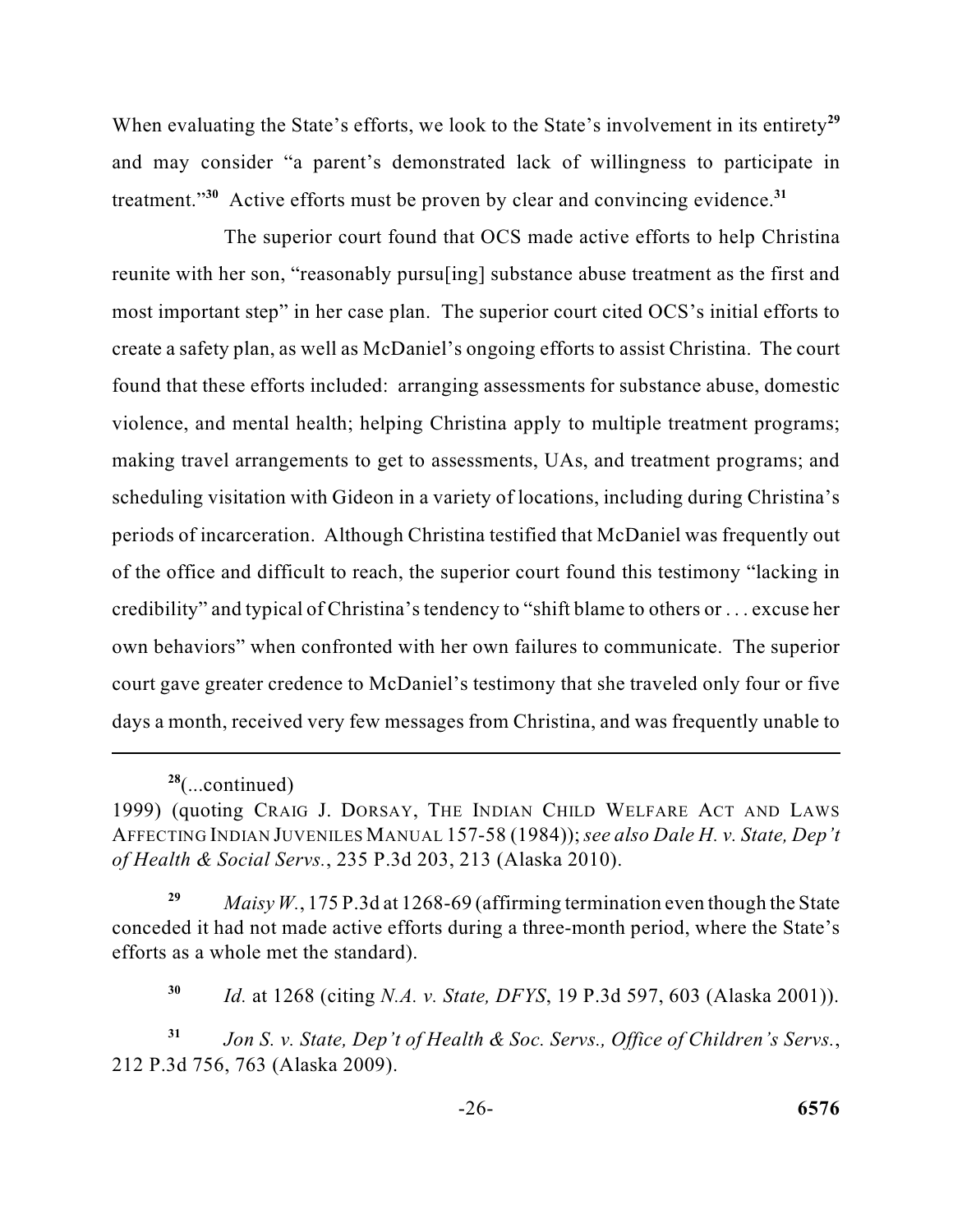return Christina's calls because Christina could not be reached at the contact numbers she left.

 her continued relationship with him. Christina also argues that McDaniel did not pursue Christina argues before this court that OCS was "complacent and workshy" in its implementation of what she calls a "perfunctory plan." She objects to the fact that OCS communicated with her through Damian, thus sending mixed messages about maternal-side placement options for Gideon in Venetie or Fort Yukon, observed Christina and Gideon together on only a few occasions, did not address Christina's housing or financial needs, wrongly chose to address Christina's substance abuse problems before addressing domestic violence as a contributing factor in her alcohol use, and focused on encouraging Gideon's potential adoptive mother rather than choosing to visit Christina in Venetie.

 The extensive record of OCS involvement in this case amply supports the superior court's finding of active efforts. McDaniel and other OCS staff initiated most of the steps in Christina's case plan, including scheduling assessments, setting up UAs, and facilitating applications and transportation to treatment programs (which, with the unable to reach McDaniel is not credible given McDaniel's testimony and the superior own frequent moves and unreliable contact information were responsible for hindering exception of Ralph Perdue, Christina chose not to attend). Christina's claim that she was court's assessment of Christina's defensive attitude; in fact, it appears that Christina's communication with OCS and undermining the success of its efforts.

 Nor do Christina's other arguments support her characterization of OCS as remain with Damian" and "McDaniel was simply recognizing the reality that the couple "complacent." As the State notes in its brief, "[i]t was ultimately Christina's decision to was living together again" when she communicated through Damian. Moreover, McDaniel testified that she discussed maternal-side relative placements with Christina's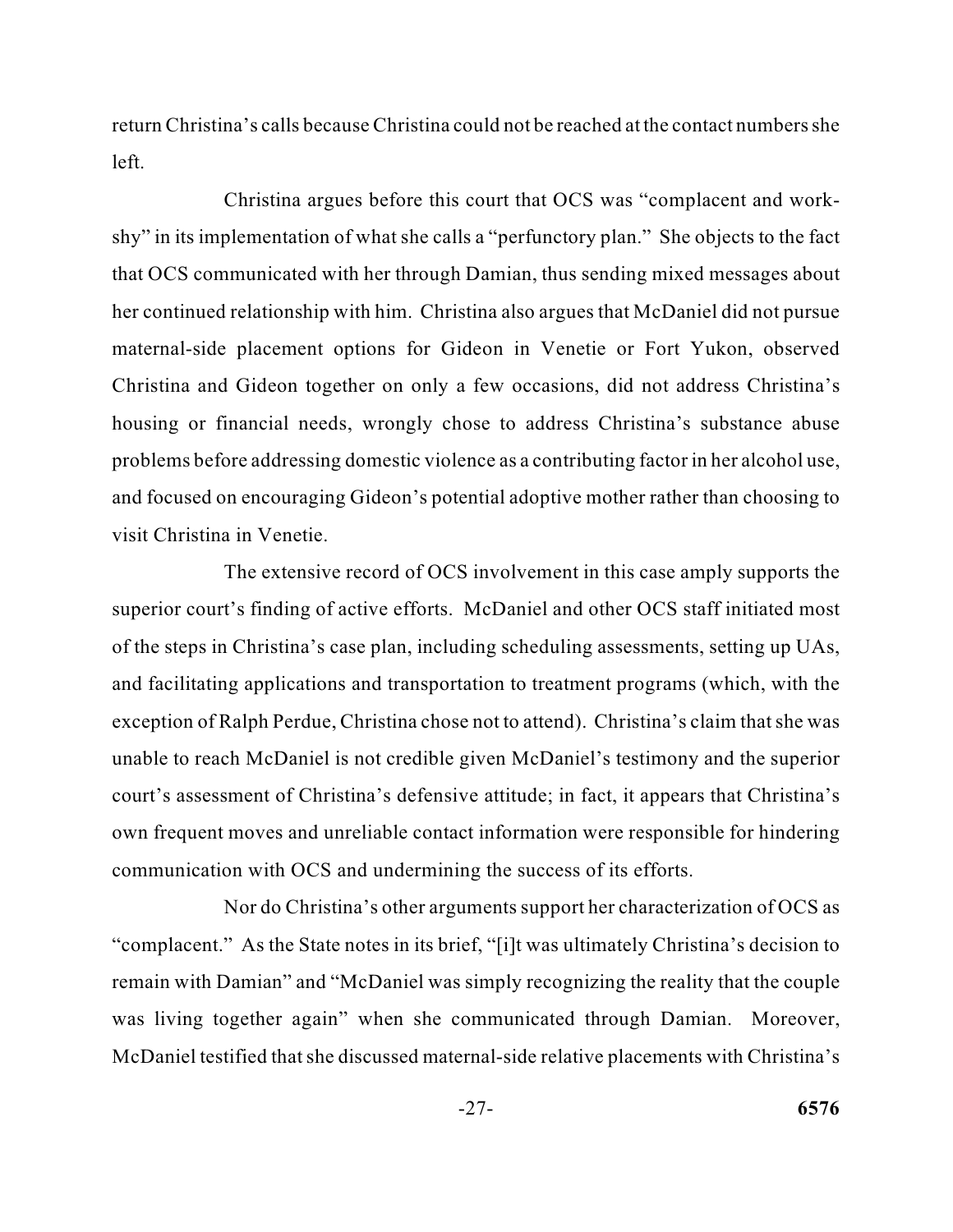mother and "worked with the [Fort Yukon] tribe extensively to locate other relatives" for person on relatively few occasions, she received and reviewed regular reports from OCS the family in question be eligible for reunification; McDaniel testified that she would had rejected available housing options, such as living with Karen or her birth parents or possible placement, determining that there was no relative placement available on Christina's side of the family. Although McDaniel observed Christina and Gideon in employees who supervised visitation. McDaniel's refusal to provide a letter to help Christina obtain subsidized housing is consistent with OCS's policy, which required that have provided the letter had Christina been engaged in treatment and moving toward reunification, but that Christina was not yet doing so. McDaniel also noted that Christina going to the Grandma's House shelter.

 found, that Christina would not benefit fully from domestic violence treatment or other to compensate for any shortcomings during this period, and the fact that McDaniel did least in part, to Christina's "nomadic" lifestyle and failure to keep OCS up-to-date on her McDaniel's decision to focus on Christina's substance abuse problems as the first step in treatment was reasonable. Lisa Hay testified, and the superior court forms of education until she had addressed her substance abuse. Finally, Christina's claim that McDaniel failed to visit her and Gideon in Venetie appears to focus on the brief period between OCS taking temporary custody in June and Ronda's surrender of Gideon in July. McDaniel's ongoing contact with Christina at other times was sufficient not visit Christina in either Fort Yukon or Venetie at other times must be attributed, at whereabouts.

 could have been made to provide visits from November 2009 through February 2010." OCS's ability to help Christina during this period. In addition, we have held that periods The superior court acknowledged, and we agree, that "perhaps greater effort But the superior court noted that Christina's lack of communication largely impeded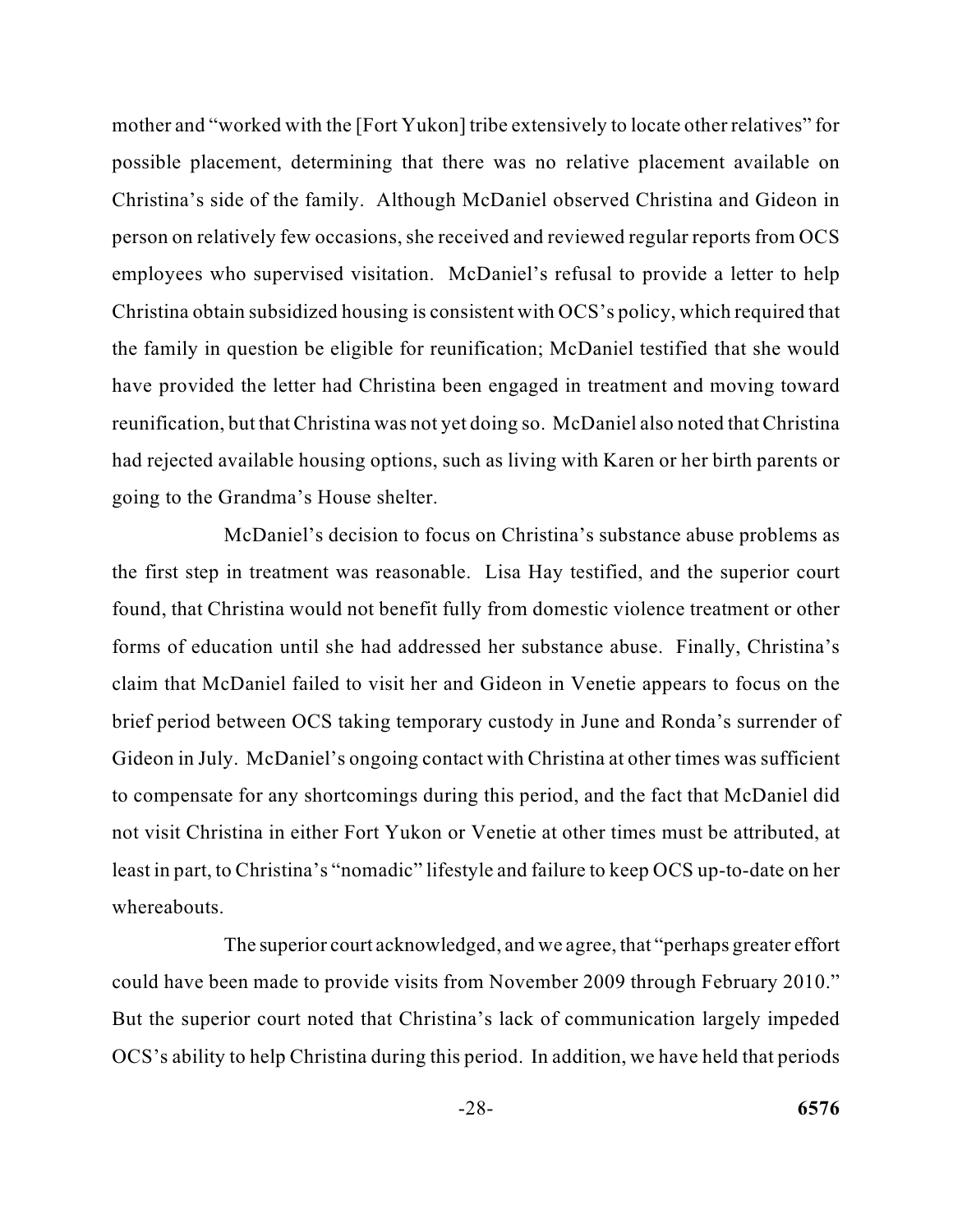of inactivity are not fatal to a finding of active efforts where OCS's participation has person or refer Christina to alternative housing options, we conclude the superior court plan<sup>33</sup> and constituted active — though unsuccessful — efforts to keep the family been active "in its entirety."<sup>32</sup> Even taking into account this less-active period, and assuming that McDaniel could have done more to observe Christina and Gideon in correctly found OCS's work in its entirety took Christina "through the steps of [her] together.

# **C. The Superior Court Did Not Err By Concluding That Gideon Would Be At Substantial Risk Of Emotional Or Physical Damage If Returned To Christina's Custody.**

 including testimony of qualified expert witnesses, that the continued custody of the child the child and that the parent is not likely to change her conduct. **<sup>35</sup>**The expert witnesses ICWA provides that "[n]o termination of parental rights may be ordered . . . in the absence of a determination, supported by evidence beyond a reasonable doubt, by the parent . . . is likely to result in serious emotional or physical damage to the child."<sup>34</sup> Such a determination requires proof that a parent's conduct is likely to harm

**<sup>32</sup>***Maisy W.*, 175 P.3d at 1268.

 **<sup>33</sup>***A.A. v. State, Dep't of Family & Youth Servs.*, 982 P.2d 256, 261 (Alaska 1999) (quoting CRAIG J. DORSAY, THE INDIAN CHILD WELFARE ACT AND LAWS AFFECTING INDIAN JUVENILES MANUAL 157-58 (1984)).

**<sup>34</sup>**25 U.S.C. § 1912(f) (2006).

**<sup>35</sup>***L.G. v. State, Dep't of Health & Soc. Servs.*, 14 P.3d 946, 950 (Alaska 2000).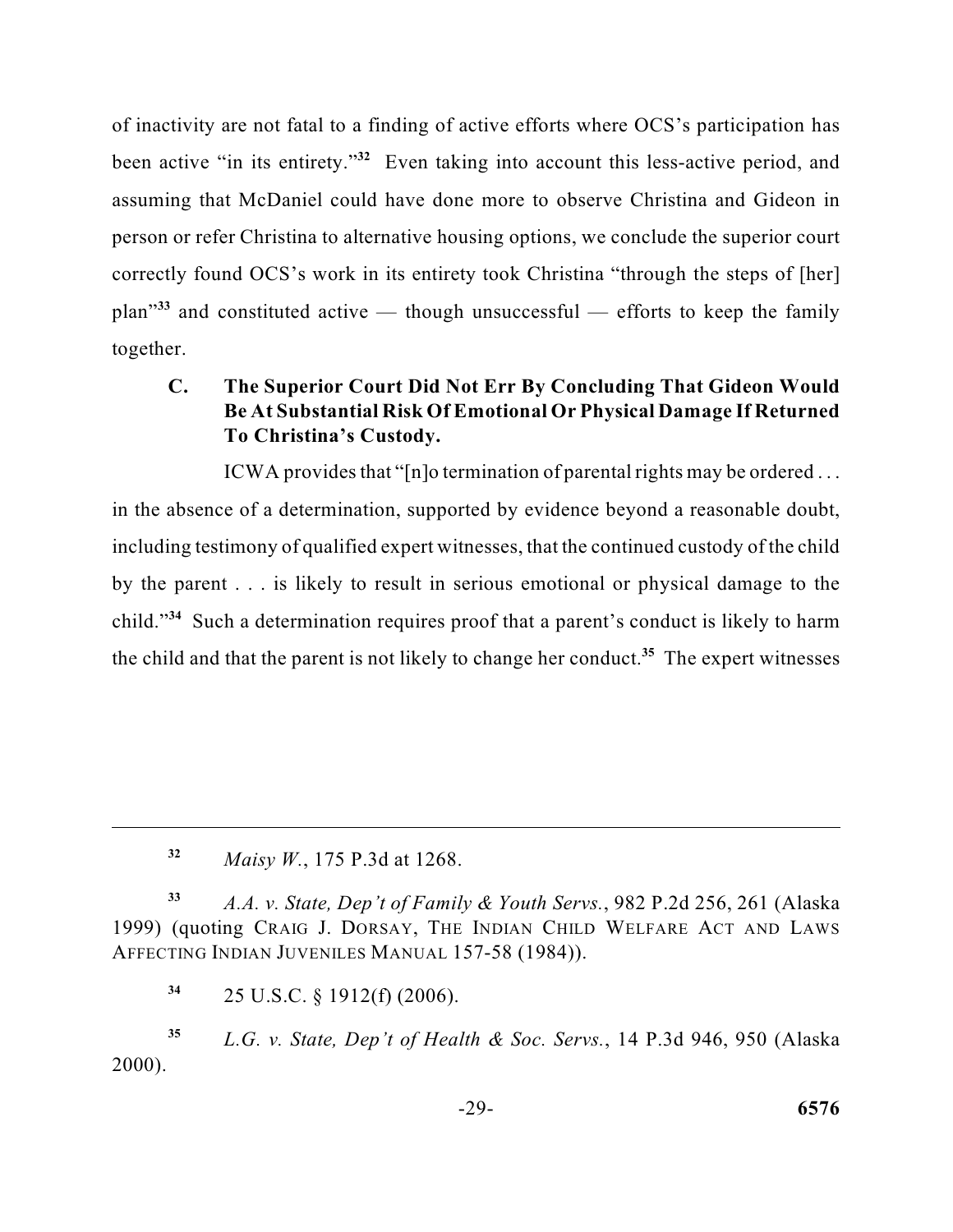providing testimony are not necessarily required to meet with the parties, but "the expert opinion should be based on the particular facts and issues of the case."**<sup>36</sup>**

 evidence beyond a reasonable doubt that Christina's conduct, and its effects on Gideon, the CINA petition was filed" and was, according to the expert testimony of Copeland and Hay, at a high risk for substance abuse relapse and/or a continued pattern of abusive The superior court found that Gideon had been exposed to domestic violence and subjected to neglect while in Christina's care. The court also found were unlikely to change: she had "done virtually nothing to help herself change since relationships.

 Christina argues that the two expert witnesses had little individual contact with her and failed to address specific issues facing Native rural families. She contends likelihood of harm." Finally, Christina cites the New York case of *Nicholson v.*  that Gideon was not impaired by the four months he spent with her, and "the fact that [she] had been sober and away from Damian at the time of trial only shows less *Williams*<sup>37</sup> for the proposition that a mother's inability to prevent her child from witnessing domestic violence cannot be the sole basis for removing the child, and that battered mothers are good candidates for rehabilitation "because they typically enter the child welfare caseload not because of any deficit in parenting."

 court's finding that Gideon was a child in need of aid clearly set out the evidence and We find the superior court's findings to be supported by the record. The

**<sup>37</sup>**203 F. Supp. 2d 153 (E.D.N.Y. 2002).

 **<sup>36</sup>***C.J. v. State, Dep't of Health & Soc. Servs.*, 18 P.3d 1214, 1218 (Alaska 2001); *see also J.A. v. State, DFYS*, 50 P.3d 395, 400-02 (Alaska 2002) (holding that expert testimony was sufficient to support the conclusion that father's children would be seriously harmed if returned to him, even though the experts did not interview the parties).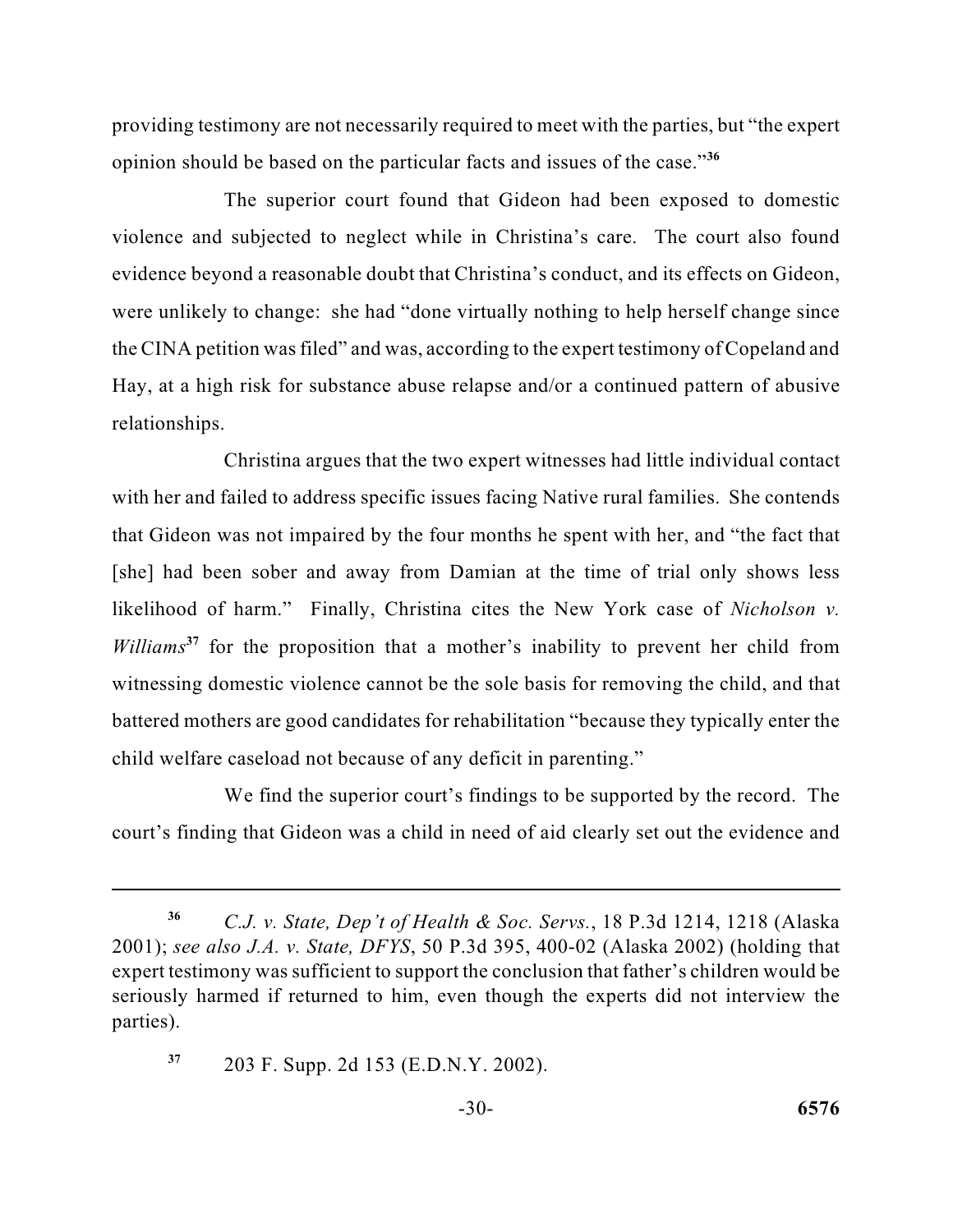expert testimony the court relied on in concluding that Christina's parenting posed a in a reasonable time.<sup>38</sup> Christina's claim that the evidence was insufficient is unpersuasive. We have established that expert witnesses need not meet with individual conducted an additional assessment over the telephone. Each witness testified not only about the general effects of domestic violence and substance abuse, but also about the substantial threat of harm to Gideon. And both Christina's history and the testimony of Copeland and Hay support the finding that Christina is unlikely to change her behavior parties in order to provide testimony regarding the risks of continued custody.<sup>39</sup> Here, both of the State's expert witnesses *did* interview Christina in person, and Copeland specific implications of Christina's assessments. Both Copeland and Hays were qualified as experts in their fields with regard to Native and non-Native families. The fact that neither witness specifically addressed Native issues is not determinative; our court has held that expert testimony on Native culture is unnecessary where the basis for termination does not implicate cultural bias.**<sup>40</sup>**

**<sup>39</sup>***C.J.*, 18 P.3d at 1218.

**<sup>40</sup>***L.G.*, 14 P.3d at 952-53.

 **<sup>38</sup>**The superior court cited Christina's post-trial arrest as "convincing conclude that this error was harmless because the superior court had more than sufficient Christina's multiple Minor Consuming Alcohol convictions prior to trial and the fact that and made available to her, and had made visitation with Gideon difficult by frequently evidence that she has not yet been able to change her behavior patterns" and that Gideon would therefore be at risk in her custody. As discussed, it was improper for the superior court to consider evidence of an arrest that was not part of the trial record. But we other evidence of Christina's failure to change her conduct: the court also cited she had "done virtually nothing to help herself change since the CINA petition was filed," had resisted participating in the long-term treatment options recommended for her changing her residence.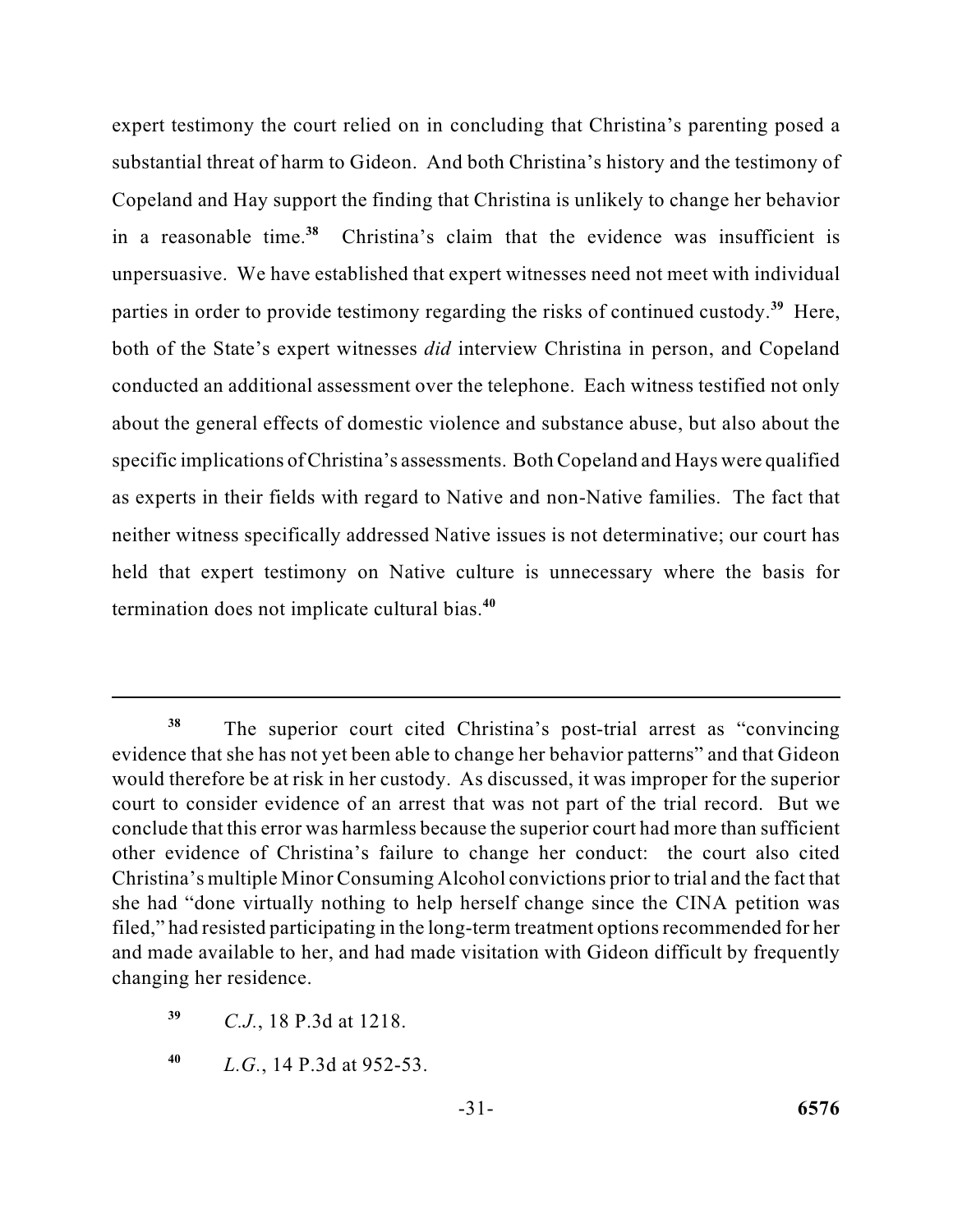domestic violence and substance abuse. As discussed, Christina's claims of sobriety and treatment. Similarly, Christina's reliance on *Nicholson* is misplaced: the superior court found that Gideon was a child in need of aid based not only on exposure to Damian's Christina's argument that Gideon showed no signs of impairment as a result of spending time with her is undermined by the testimony the superior court heard regarding the long-term emotional and psychological harms to children exposed to separation from Damian are unconvincing given her failure to pursue more extensive domestic violence, but also on Christina's own substance abuse and related neglect.

 be at substantial risk of emotional or physical damage if returned to Christina's custody. We hold that the superior court did not err by finding that Gideon would

### **D. The Superior Court Did Not Err By Finding Termination Of Parental Rights Was In Gideon's Best Interests.**

 court found that Gideon's visits with Christina had generally gone well, but that "[h]is ability to bond with [Christina] has been hampered by her roaming lifestyle and raised concerns about Christina's ability to address Gideon's potential special needs (as indicated by tests showing he was delayed) in addition to the many other challenges she Under AS 47.10.088(c), a court is required to consider the best interests of the child before terminating parental rights. CINA Rule  $18(c)(3)$  similarly provides that the court must find that termination is in the best interests of the child. The superior infrequent visits with him stemming from her failure to keep OCS apprised of her whereabouts." The superior court also noted that, because of her treatment needs, Christina was not likely to be able to have Gideon with her in the near future. The court faces.

 "direct and primary causes of Gideon's removal" and contends that if OCS helps her find Christina's arguments on this point are largely repetitive of arguments already discussed: she characterizes Damian's drinking and domestic violence as the